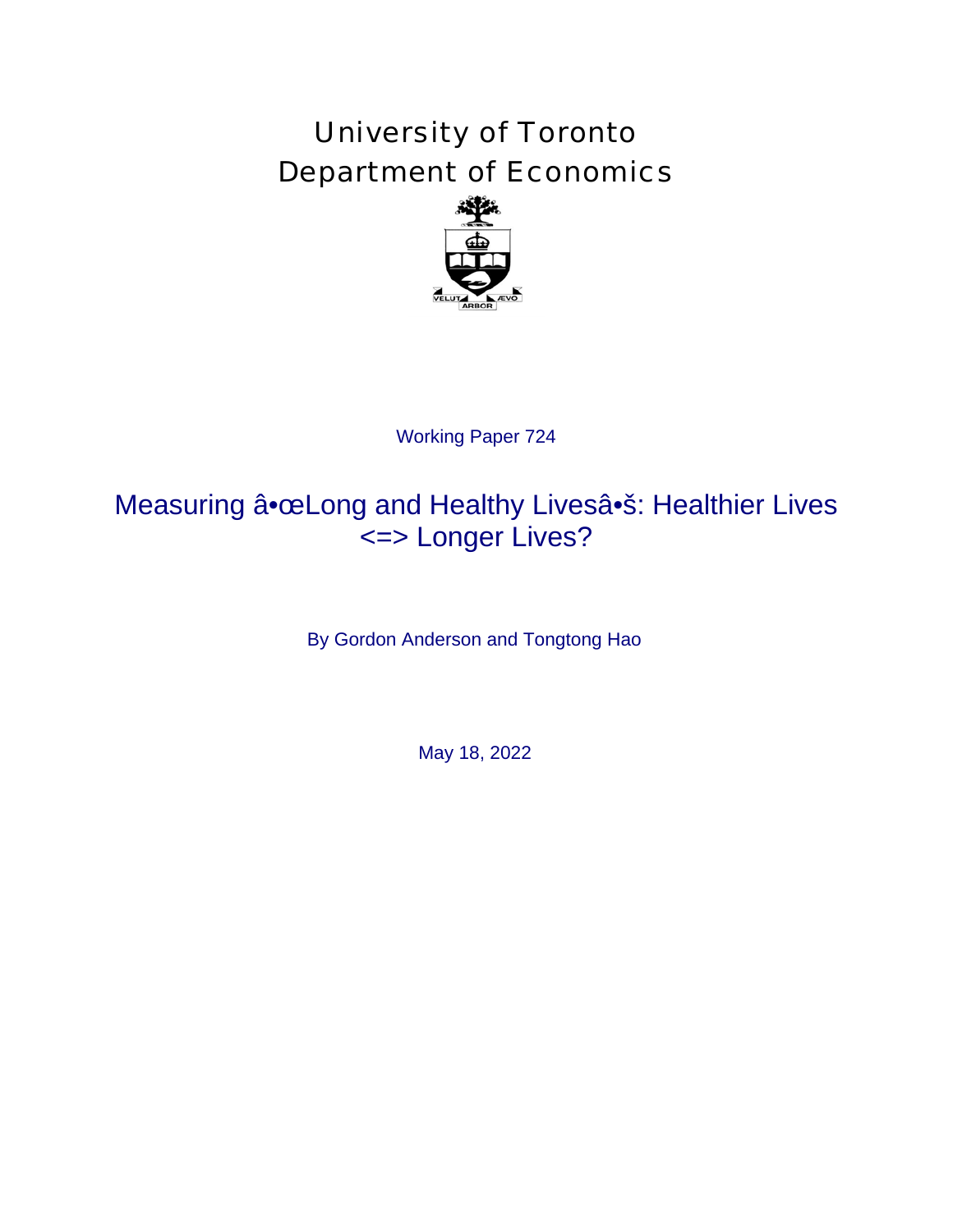### **Measuring "Long and Healthy Lives": Healthier Lives ⇔ Longer Lives?**

**Gordon Anderson Tongtong Hao<sup>1</sup> University of Toronto Sun Yat-sen University Economics Department Lingnan (University) College**

[gordonj.anderson@utoronto.ca](mailto:gordonj.anderson@utoronto.ca) [haott3@mail.sysu.edu.cn](mailto:haott3@mail.sysu.edu.cn)

#### **Abstract**

On the presumption that a healthier life means a longer life, the "Long and Healthy Life" component of the Human Development Index relies solely upon a nations' estimated life expectancy as its measure of the healthiness and life length of its populace. However, the wellestablished health–longevity gender paradox, that compared to Males, Females experience inferior health outcomes but superior longevity, suggests that the life expectancy-based index is insufficient for the task and potentially misleading from a health policy perspective. Here new, fitfor-purpose policy focussed Health Indices and Inequality measures are introduced and explored in the light of the paradox in  $21^{st}$  century China. China's longevity and health experiences are consistent with the paradox and, furthermore, they are trending in different directions. The analysis reveals that much is lost by not including a health component along with longevity in the Human Development Index.

#### **Keywords**

Health Inequality, Inequality Measurement, Healthy-Longevity Paradox

#### **Classification Codes**

D63, I31, I32

<sup>1</sup> Corresponding author at Lingnan (University) College, Sun Yat-sen University, 135 Xingang Xi Road, Guangzhou, Guangdong, China. Tel: +86-020-84111474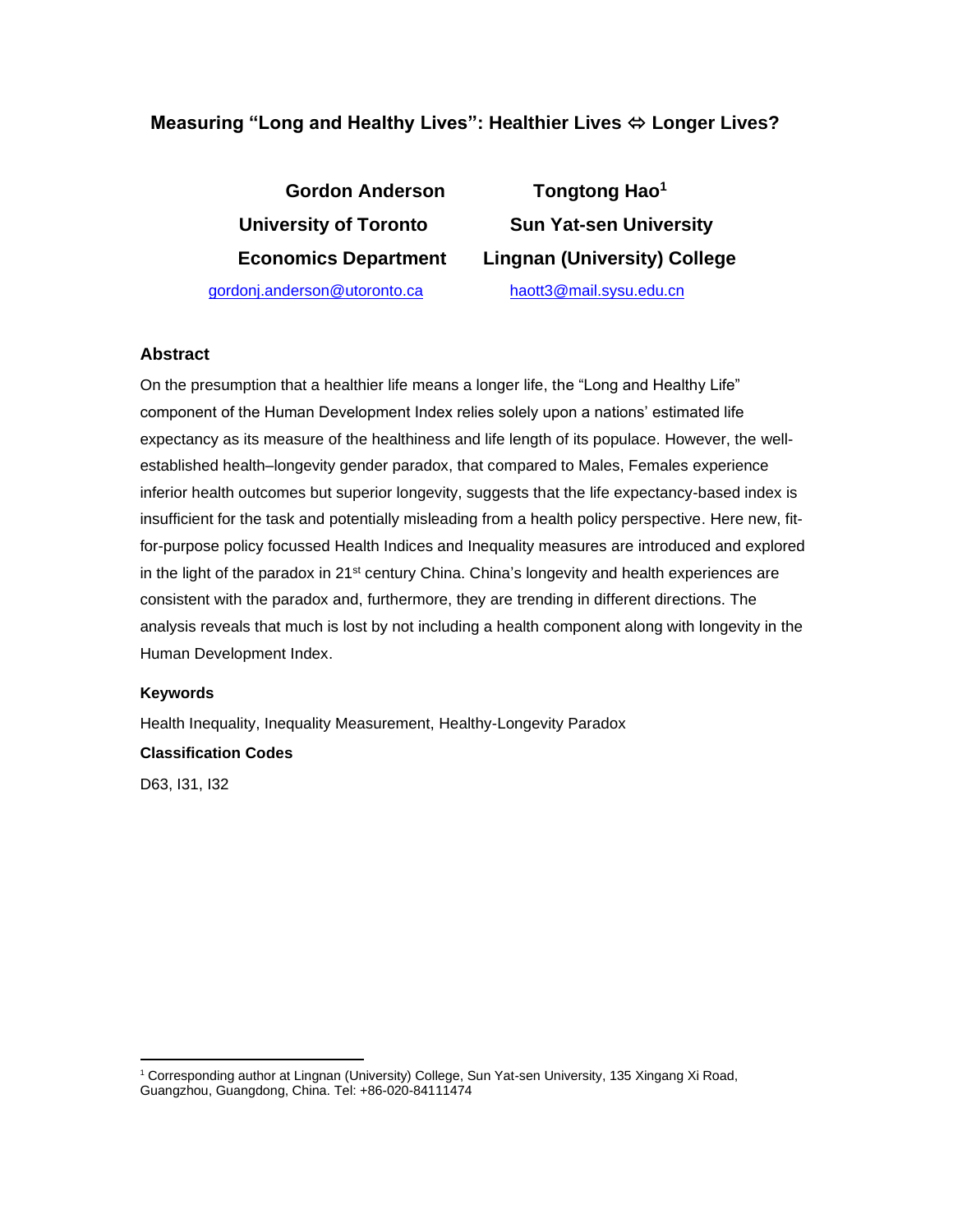#### **Section1. Introduction.**

According to the 1990 Human Development Report (UNDP, 1990) "The basic objective of development is to create an enabling environment for people to enjoy long, healthy and creative lives" and the Human Development Index  $(HDI)$  was produced to reflect this intent. Founded upon Sen's Capabilities Approach (Sen, 1993) concerning individual capacities to be and do, it is a summary measure of a populations' achievements in three key human development dimensions, a long and healthy life  $(HDI<sub>1</sub>)$ , access to knowledge  $(HDI<sub>2</sub>)$  and a decent standard of living  $(HDI<sub>3</sub>)$ . The HDI is the geometric mean of normalized indices for each of the three dimensions:

$$
HDI = (HDI_1, HDI_2, HDI_3)^{\frac{1}{3}}
$$

Here the focus is on  $HDI<sub>1</sub>$  and the extent to which its sole reliance on life expectancy really reflects a societies fulfilment of the long and healthy lives for all imperative. Inequality sensitive versions of the index using Atkinson (1970) inequality sensitive aggregate wellbeing measures have been employed in acknowledgement of an inclusivity imperative. Furthermore, gender distinctions have been deemed important in the capability approach (Nussbaum, 2000), so that recently a Gender Development Index (UNDP, 2020) has been developed.

Clearly both longevity and health are important in facilitating and extending an individuals' capabilities for being and doing over their life cycle and, with a healthy life presumably promoting longevity in a simple monotonic increasing relationship, it is no surprise that longevity, used as a proxy for health, ends up as the only variate employed in  $HDI_1$ . However, a recent literature on paradoxical male-female health-longevity patterns (Alberts et. al., 2014) suggests that a simple monotonic increasing relationship presumption is unwarranted, especially in a male-female comparison context. It appears that, in many societies, relative to Males, Females experience superior longevity patterns but inferior health outcomes. This evidence is consistent with Salomon et. al. (2012) which reports estimates of Healthy Life Expectancy (HALE) indices which reveal that the gap between Life Expectancy and Healthy Life Expectancy increases with age to a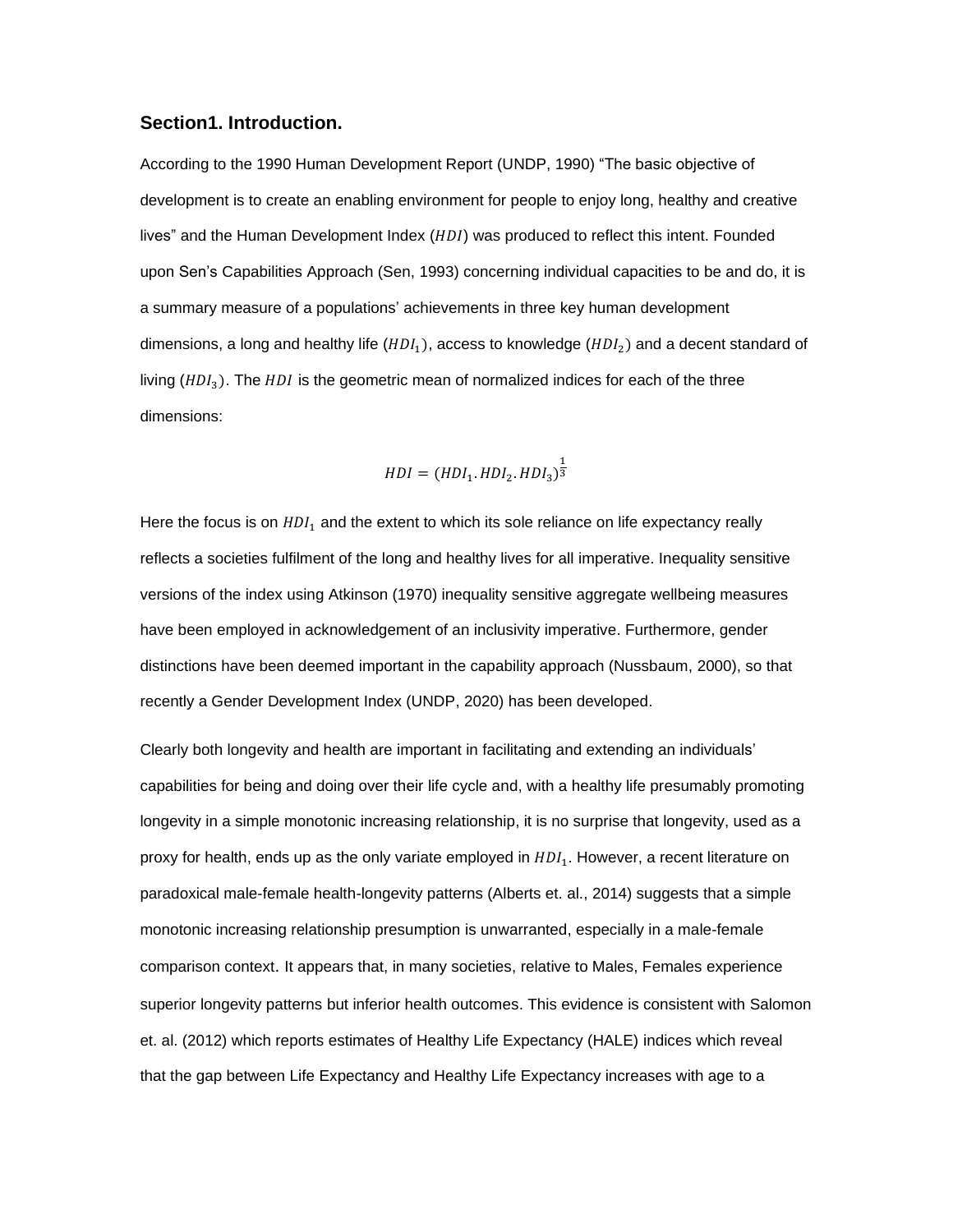greater degree for women than it does for men. All of which points to the need to modulate  $HDI<sub>1</sub>$ by a factor recording the extent to which not all lives are lived with the same levels of disease and injury induced disabilities. The aftereffects, or sequelae of disease or injury, may well be non-fatal but non-the-less affect the health of an individual for the rest of their lives and hence, in terms of the Capabilities Approach, impair their abilities to be and do for the rest of their lives. It is the unequal distribution of these non-fatal health outcomes that are not accounted for in  $HDI<sub>1</sub>$ .

As an objective summary measure of population health that incorporates measures of health status in a life expectancy-based measure, the HALE index would appear to be a natural substitute for  $HDI_1$ . HALE indices, which evolved from Sullivan (1971), weight the years lived within each of a designated number of age groups by a disability weighting measure<sup>2</sup>. The standard life expectancy tables are then recalculated using the weighted years lived measure. However, there are strong arguments for working with a more subjective measure.

In the context of creating an inclusive, enabling environment and in the spirit of the Functionings and Capabilities approach, it is an individual's perceptions of, and attitude to, their health status that in large part affects their ability to function, access knowledge, acquire human capital, and enjoy a decent standard of living, so that perceptions of a common disability may well differ across age group, gender, and habitat factors. Indeed, an individual's view of a given health outcome may change significantly over the life cycle in that what may be considered a minor health impediment early in life cycle may loom much larger later in that cycle, and more so if access to health care provision is a private rather than a public matter (Anderson and Fu 2022).

<sup>&</sup>lt;sup>2</sup> Calculation of the weights is a complex and not inconsequential matter. Vos, Flaxman, Naghavi, et al. (2012) identified 289 diseases or injuries that cause disability with 1169 sequelae which, using a vast array of data sources and empirical techniques, were systematically analysed for prevalence, incidence, remission, duration, and excess mortality. The results were distilled into disability weights for 220 unique health states which were used to capture the severity of health loss or Years Lived in Disability by gender at given age levels. The disability weights were calculated using estimates of the prevalence of a collection of sequelae (morbidity causes) for a collection of health states faced by an age group and represent its health loss (0  $\Leftrightarrow$  ideal health, 1  $\Leftrightarrow$  death). 1 minus the disability weight is applied to the years lived for the corresponding group and the life tables recalculated. As such it combines mortality information from a period life table with cross-sectional information on the documented prevalence of actual morbidity or health-based disability conditions in the population of interest.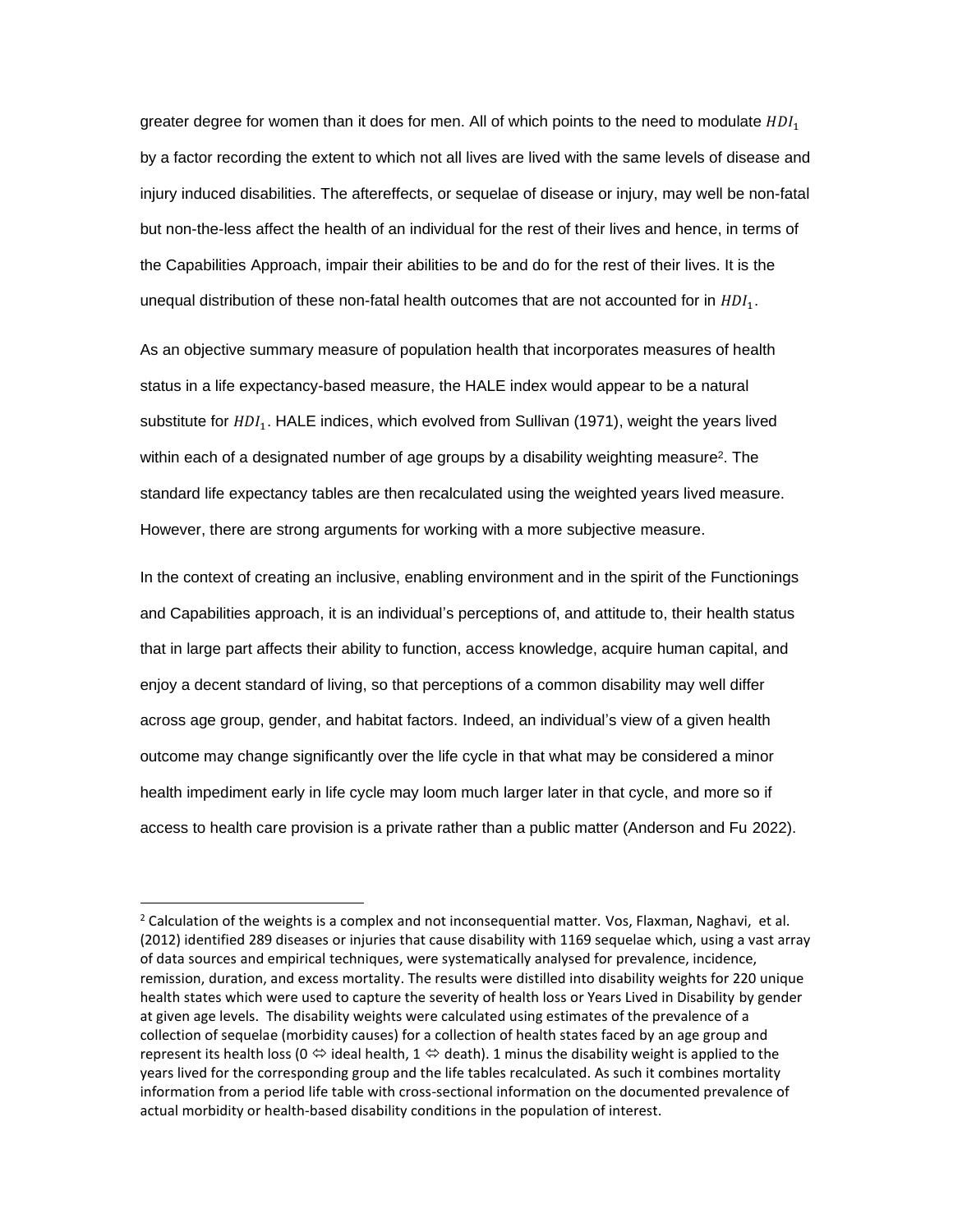Perceptions of a particular health status impediment may also differ across the gender divide. Goldin (2014) observed that Males and Females have fundamentally different home-work life cycle patterns and there is good reason to believe that men and women view a common health impediment to the home-work life pattern very differently as a consequence. HALE distinguishes between these factors only to the extent that the prevalence of disease or injury and their consequent sequalae differ across those factors, it does not account for differences in individual attitudes to, and interpretations of, a particular experienced health outcome with respect to the extent to which it is an impediment.

Self Reported Health Status is a composite of the extent of a perceived disability and the individuals' attitude to it. As such it facilitates the measurement of health status in a way that reflects the combined effects of a given health outcome and its impact on the individual in terms of its abilities to be and do in a way that HALE does not and thus is more in line with the Functionings and Capabilities Approach. Furthermore, HALE does not reflect the health inequalities suffered by the population and does not meet the inclusivity objective of the inequality modulated  $HDI_1$ . Accordingly, here, self reported health-based measures of the level of health are developed and incorporated in a family of overall Healthy Life Expectancy measures. Given a health policy imperative that all should enjoy the best of health, the measures also reflect the inequalities in health experiences suffered in the society with a fit for purpose focus on the leveling upwards of health outcomes.

In the following, a family of indices for quantifying self perceived health levels and inequalities in conjunction with longevity together with a simple technique for examining distributional differences are explored in Section 2. After outlining some background to the Chinese situation, Section 3 exemplifies the indices in a study of health and longevity in groupings defined by region and gender in 21<sup>st</sup> Century China. Some conclusions are drawn in Section 4. To anticipate the results, evidence supporting the existence of the health-longevity gender paradox in China's case in the form of substantive differences in the ordering of groups with respect to longevity as opposed to health was revealed. Substantial differences were apparent across both gender and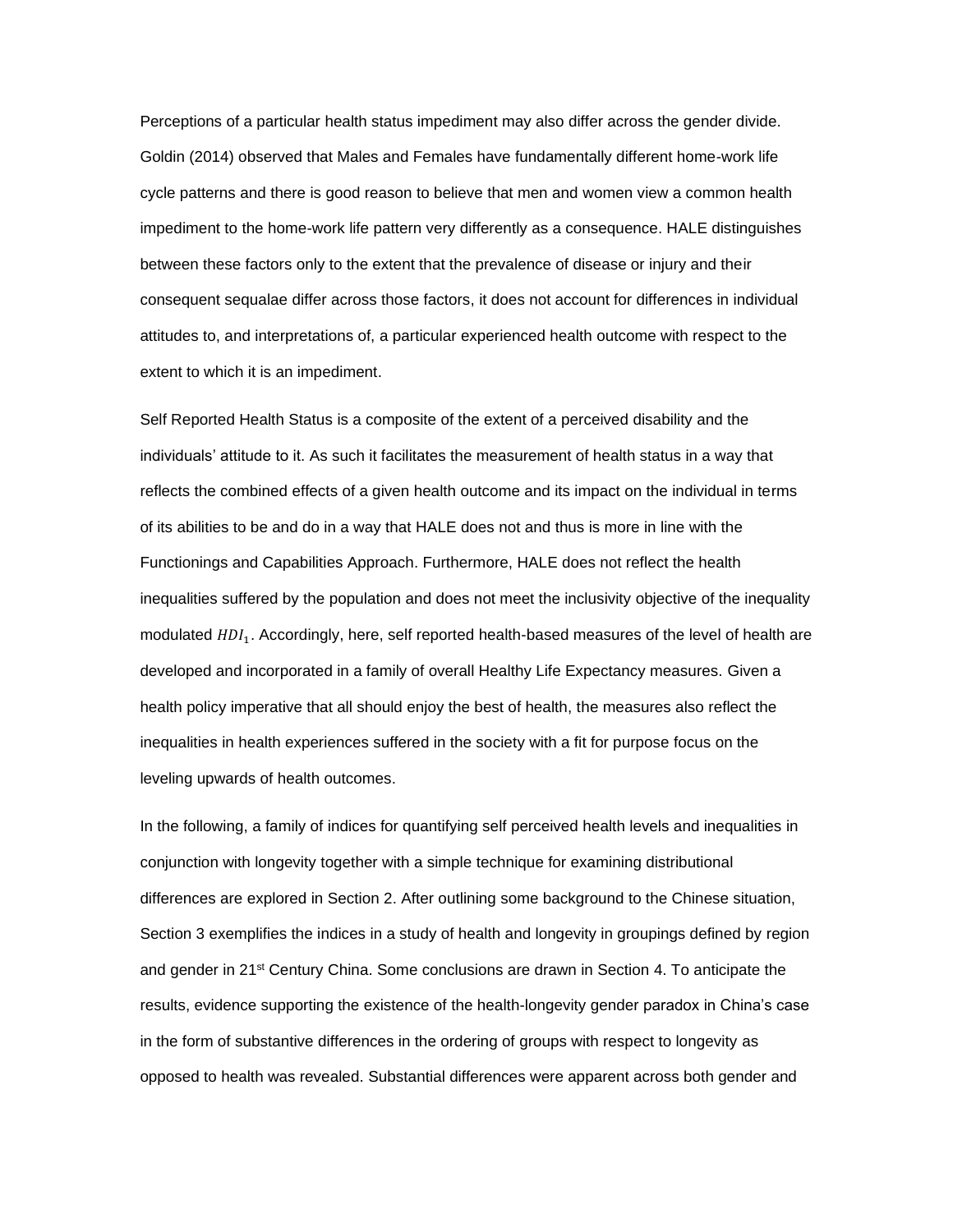regional divides with longevity and self reported health trending in opposite directions highlighting the importance of combining the two in an overall Long and Healthy Lives index.

#### **Section 2. The Indices.**

#### **Section 2.1 The HDI Life Expectancy-Based Index.**

The first "Long and Healthy Life" dimension of the Human Development Index,  $\mathit{HDI}_1$ , is based upon life expectancy at birth  $(le)$  and, given presumed highest and lowest possible life expectancies of  $le_{max}$  and  $le_{min}$ , its basic "long and healthy lives" dimension index for the *j*'th group with life expectancy  $le_j$  is:

$$
HDI_{1,j} = \frac{(le_j - le_{min})}{(le_{max} - le_{min})}.
$$

Given  $le_{j,n}$ , N subgroup life expectancies indexed n=1,..,N in population i, the inequality adjusted index

$$
IHDI_{1j} = HDI_{1,j}(1 - A(\varepsilon))
$$

where the inequality measure  $A(\varepsilon)$ , is drawn from Atkinsons family of inequality measures (Atkinson, 1970; Foster, Lopez-Calva and Szekely, 2005) which is given by:

$$
A = 1 - \left(\frac{\sqrt[N]{le_{j,1}...le_{j,n}...le_{j,N}}}{\sqrt[N]{\sum_{n=1}^{N}le_{j,n}}}\right)^{\varepsilon}
$$

Where  $\varepsilon$  is the inequality aversion parameter which, when set to 1 yields<sup>3</sup>:

$$
IHDI_{1,i} = \left(\frac{\frac{N\sqrt{le_{j,1}..le_{j,n}..le_{j,N}}}{\frac{1}{N}\sum_{n=1}^{N}le_{j,n}}\right)HDI_{1,j}.
$$
 [2]

 $3$  Alternatively, to accommodate a preference for equality Sen (1976) modulated the wellbeing index by a monotonic non-increasing function of the Gini coefficient making [2] of the form:  $HDI_{1,i} = (1-G(le_{j,1}...le_{j,n}...le_{j,N})) HDI_{1,j},$  where  $G(le_{j,1}...le_{j,n}...le_{j,N})$  is the life expectancy Gini Coefficient.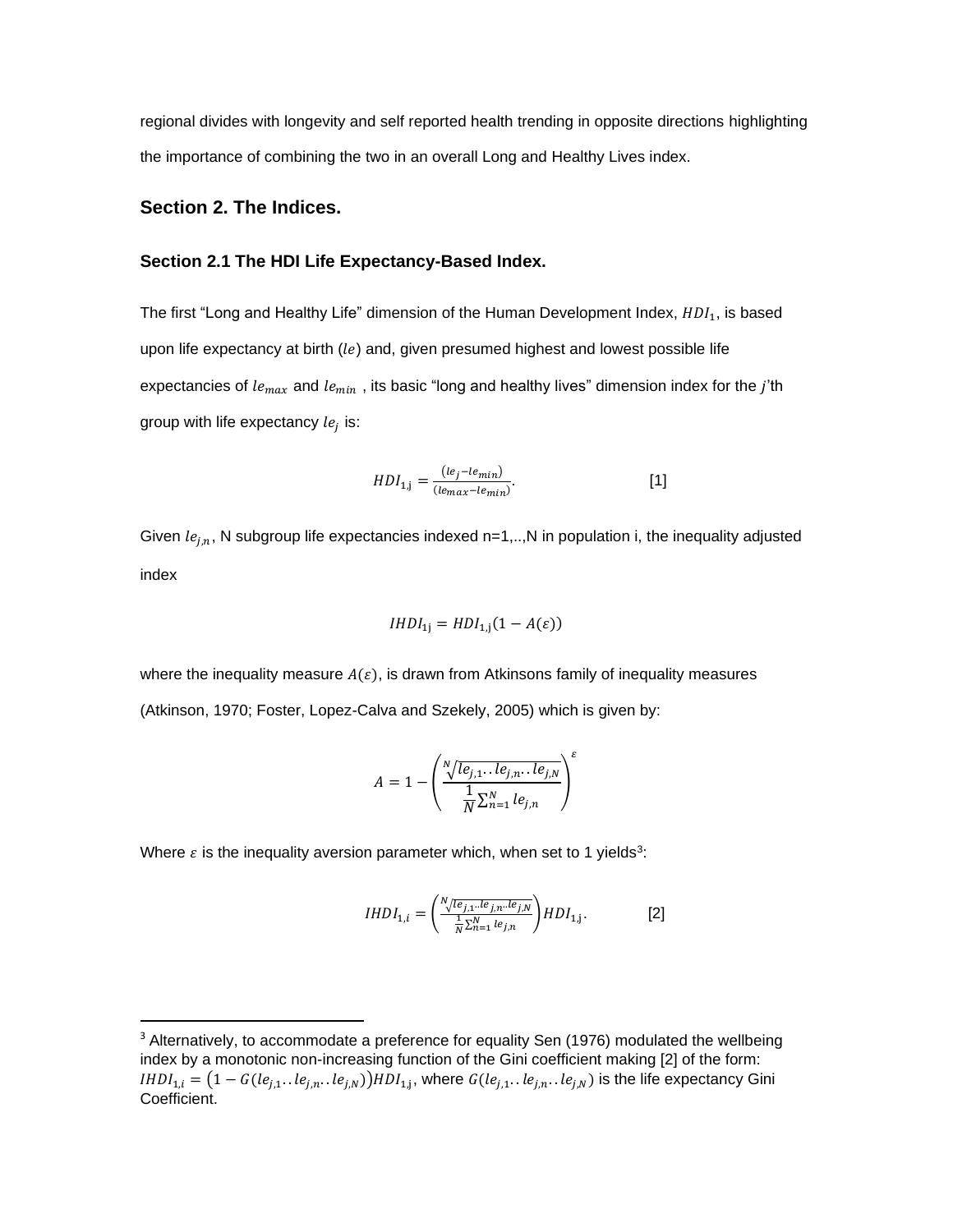The latent wellbeing function underlying these indices is that a longer life is of more value especially if it is more equally shared. In focussing on the "Long" part of a "Long and Healthy Life" these indices are based upon the presumption that there is a simple monotonic one to one relationship between health and longevity or that all groups under comparison enjoy the same level of health, but there is much evidence suggesting that neither of these is the case.

The well documented male-female health-longevity paradox, observed in many developed countries, concerns the fact that women generally experience greater longevity and yet higher rates of disability and poor health than men (Crimmins et al., 2011; Thorslund et al., 2013; Oksuzyan et al., 2014). Men typically suffer higher mortality rates at all ages and lower life expectancies than women but exhibit a substantial advantage in phenotypes that in both sexes are positively correlated with health and survival (Oksuzyan et al., 2010). Indeed, in China, Self Reported Health outcomes of Males and Females seem to reflect the male phenotype advantage in that females usually report worse outcomes than their male counterparts especially amongst the aged (Anderson et. al., 2022). This suggests that, in the case of gender-based groupings, the life expectancy based  $HDI<sub>1</sub>$  should be modulated by some sort of health-based index.

#### **Section 2.2 A Health Outcomes Based Index.**

Switching the focus to the "Healthy" aspect of "Long and Healthy Lives", reliance is placed upon individual agents ordered categorical responses to questions regarding perceptions of health status. The ordered categorical nature of such responses presents a challenge for the quantification of levels of and inequalities in health status in the form of [1] and [2] since the arbitrary attachment of a cardinal scale to ordinal categories is beset with problems of ambiguity because of the scale dependency problem (Bond and Lang, 2019; Schroder and Yitzhaki, 2017). However, Anderson and Leo (2021), based upon extensions of Anderson and Post (2018) and Anderson, Post and Whang (2020), developed a class of scale independent indices for this situation.

Suppose individuals in group *j* self report their health status in one of  $I = 5$  categories: Very Unhealthy, Relatively Unhealthy, Normal, Relatively Healthy, Very Healthy with respective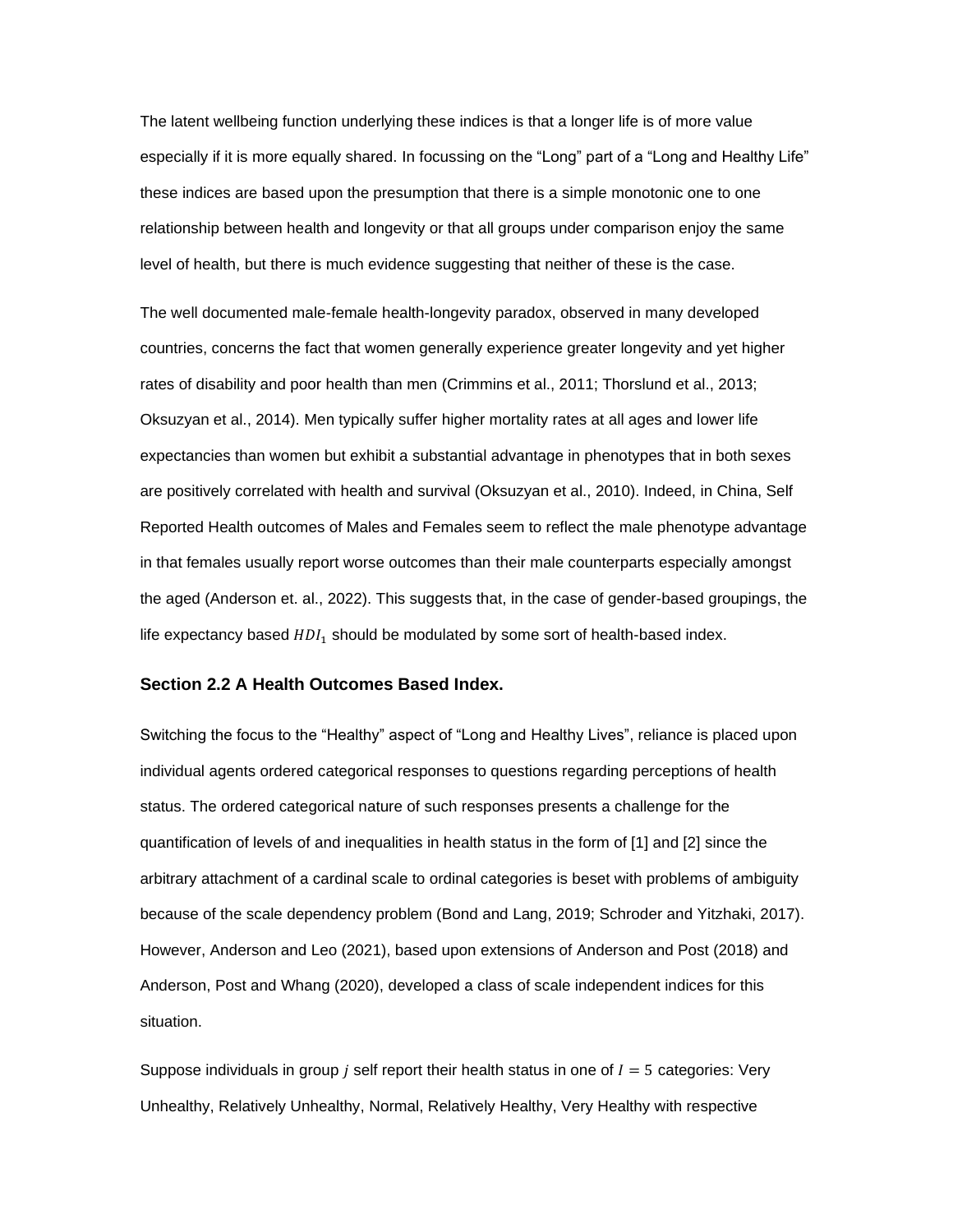probabilities  $f_{j,i}$   $i=1,..,5$  ( $\sum_{i=1}^5 f_{j,i}=1)$ , which engenders a cumulative distribution function (CDF) vector for the  $j$ 'th group  $\underline{F}_j$  with typical element  $F_{j,i}=\sum_{k=1}^i f_{j,k}$   $i=1,\dots,5.$  Following Anderson and Leo (2021) a Utopia-Dystopia Health Index  $HI(j)$  across *J* groups indexed  $j = 1, \ldots, J$  can be developed by using the Utopian distribution  $F_{U,i} = \min\limits_{j=1,..,J} (F_{j,i} \; i=1,..,5)$  and the Dystopian distribution  $F_{D,i} = \max\limits_{j=1,..,J} \bigl( F_{j,i} \ i=1,..,5 \bigr)$   $^4.$   $HI(j)$  for the  $j$ 'th group is given by:

$$
HI(j) = \frac{\sum_{i=1}^{5} (F_{D,i} - F_{j,i})}{\sum_{i=1}^{5} (F_{D,i} - F_{U,i})}.
$$
 [3]

In this case  $0 \leq HI(j) \leq 1$ , when  $HI(j) = 1$  (0) is unequivocally the healthiest (unhealthiest) group. Here, health is going to be measured against the worst possible Dystopian distribution where all members of society self report the worst outcome so that  $f_{D,1} = 1$  and  $f_{D,i} = 0, i = 2, \ldots, 5$ so that  $F_{D,i} = 1, i = 1, \ldots, 5$ . Following Anderson and Leo (2021) and Anderson, Post and Whang  $(2020)$ ,  $HI2(j)$ , a second order index embodying a weak preference for equality of outcomes (Foster and Shorrocks, 1988) can be employed using cumulated CDF's,  $CF_{D,i}$ ,  $CF_{U,i}$  and  $CF_{j,i}$ , where  $CF_{D,i} = \sum_{k=1}^i F_{j,k}$  ;  $CF_{U,i} = \sum_{k=1}^i F_{U,k}$  and  $CF_{j,i} = \sum_{k=1}^i F_{j,k}$  respectively.

$$
H12(j) = \frac{\sum_{i=1}^{5} (CF_{D,i} - CF_{j,i})}{\sum_{i=1}^{5} (CF_{D,i} - CF_{U,i})}
$$
 [4]

The latent wellbeing function underlying these indices values a greater probability of a better outcome (with a penalty for increased spread in the case of  $HI2$ ) but these indices pay no attention to longevity as though all agents face the same longevity prospect or at least that it is distributed independently of health status.

Since these indices are based upon stochastic dominance principles, a simple indicator of whether one distribution dominates another would be useful. First (Second) Order Dominance of distribution *j* over distribution *k* requires  $F_{k,i} - F_{j,i} \geq 0$ , ( $CF_{k,i} - CF_{j,i} \geq 0$ ) for all *i* with strict inequality somewhere. When this inequality prevails,  *is said to unambiguously dominate*  $*k*$  *in the* 

<sup>4</sup> These indices can be shown to satisfy axioms such as Continuity, Scale Independence, Coherency, Normalization, Monotonicity and Inequality Sensitivity familiar in the welfare literature (Gravel et al., 2020; Sen, 1995; Anderson and Leo, 2021).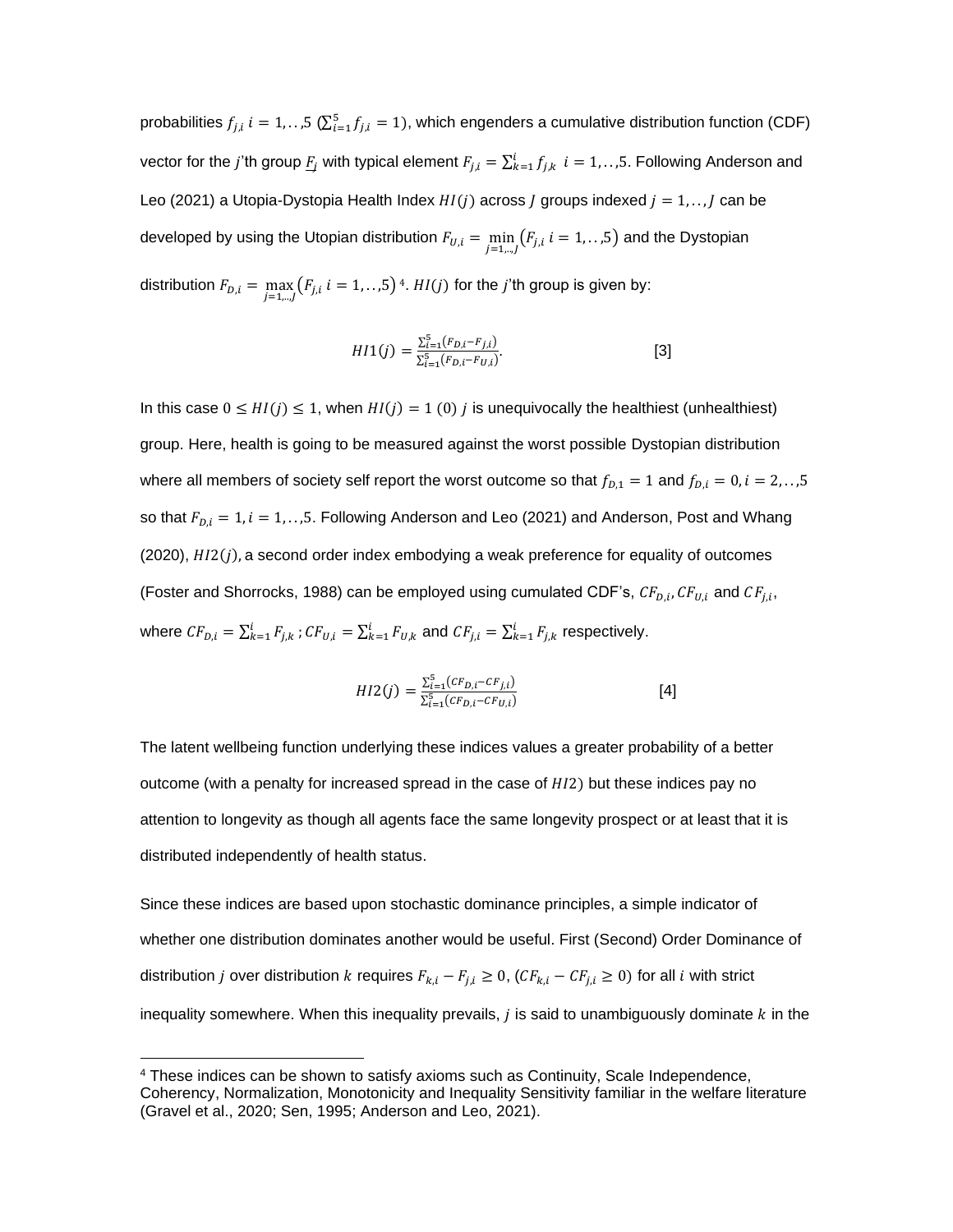sense that all health indices in a given class, determined by the order of comparison, would record health state  $i$  as better than health state  $k$ . Given independent random sampling of the two states, statistical inference is easily performed following Rao (2009) since  $\widehat{f}_g$ , the estimator of the vector of outcome probabilities  $f_g$ , is such that  $\sqrt{n}\left(\widehat{f}_g-f_g\right){\sim}N(\underline{0},V_g)$  where:

$$
V_g = \begin{bmatrix} f_{1,g} & 0 & 0 & 0 \\ 0 & f_{2,g} & 0 & 0 \\ 0 & 0 & f_{3,g} & 0 \\ \vdots & \vdots & \ddots & \vdots \\ 0 & 0 & 0 & f_{5,g} \end{bmatrix} - \begin{bmatrix} f_{1,g} \\ f_{2,g} \\ \vdots \\ f_{5,g} \end{bmatrix} [f_{1,g} \quad f_{2,g} \quad \ldots \quad f_{J,g}].
$$

Noting that  $\underline{F}_g = D \underline{f}_g$ , where D is a lower triangular matrix of one's, it follows that, for independent samples, each of size  $n$ :

$$
\sqrt{n}\left(\widehat{F_{g'}}-\widehat{F}_{g}\right)=\sqrt{n}D\left(\widehat{f_{g'}}-\widehat{f}_{g}\right)\sim N\left(D(f_{g'}-f_{g}),D(V_{g'}+V_{g})D'\right).
$$

Inference can be performed using the Stoline and Ury (1979) Maximum Modulus Distribution to jointly examine the joint "non-negativity" of all the elements of the vector  $(\widehat{F_{g\prime}}-\widehat{F_{g}}).$  Similarly, since the second order index works with Cumulated Cumulative Density functions  $\underline{CF}_g$ , where  $\underline{CF}_g = \underline{DF}_g = DD \underline{f}_g$  a second order analysis is simply a case of working with:

$$
\sqrt{n}\big(\widehat{CF}_{g'}-\widehat{CF}_g\big)=\sqrt{n}DD\left(\widehat{f_{g'}}-\widehat{f_g}\right)\sim N\left(DD(f_{g'}-f_g),DD(V_{g'}+V_g)(DD)'\right).
$$

However, a simpler and more convenient approach is to evaluate the potential for ambiguity in the comparison (Anderson and Leo 2021) and a measure of potential First Order Ambiguity is given by:

$$
AM1(g, g') = 1 - \frac{\sum_{i=1}^{5} (\widehat{F_{g'}} - \widehat{F}_{g})}{\sum_{i=1}^{5} |(\widehat{F_{g'}} - \widehat{F}_{g})|}
$$

When g dominates g' at the First Order,  $1 - AM1(g, g')$  will equal 1 and a null hypothesis of dominance would never be rejected at any level of significance so that proximity of  $1 - AM1(g, g')$ 

or  $\frac{\sum_{i=1}^{5} (F_g - F_g)}{\sum_{i=1}^{5} (\widehat{f_g} - \widehat{f}_g)}$  $\frac{2(1-1)(5j'-9j')}{2(5-1)(F_g-f_g)}$  to 1 provides a good indication of the first order dominance of g over g'. When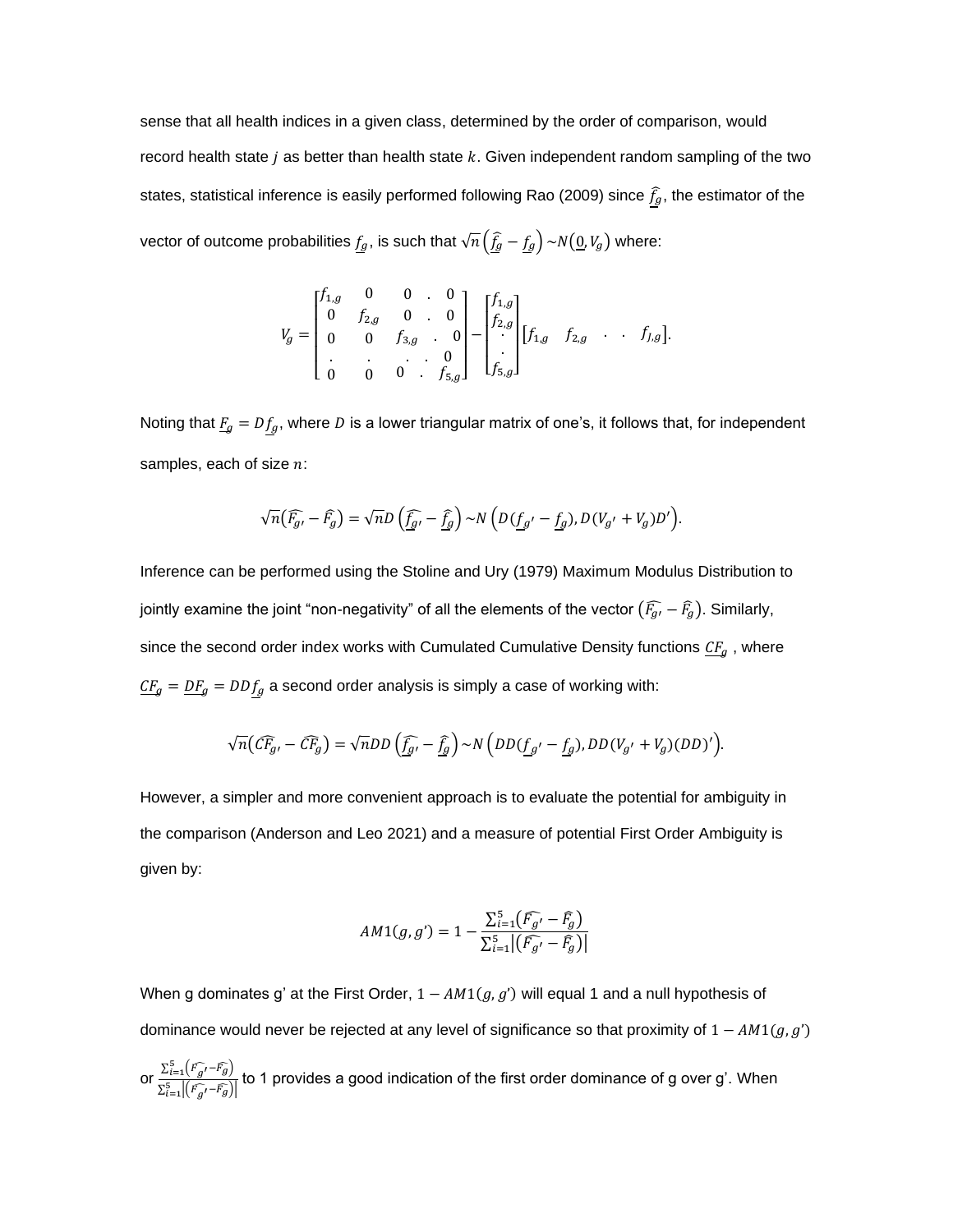comparisons are made at the Second Order with Cumulative CDF's, a measure of potential Second Order Ambiguity is given by:

$$
AM2(g, g') = 1 - \frac{\sum_{i=1}^{5} (\overline{CF}_{g'} - \overline{CF}_{g})}{\sum_{i=1}^{5} |(\overline{CF}_{g'} - \overline{CF}_{g})|}
$$

When g dominates g' at the Second Order,  $1 - AM2(g, g')$  will equal 1 and a null hypothesis of dominance would never be rejected at any level of significance, again proximity of  $\frac{\sum_{i=1}^{5}(\bar{CF}_{g'}-\bar{CF}_{g})}{\sqrt{2\pi\sigma_{g}(\bar{CF}_{g'})}}$  $\sum_{i=1}^{5} |(\widehat{CF_g} - \widehat{CF_g})|$ to 1 is an indication of Second Order Stochastic Dominance of g over g'. In such instances the value of any latent wellbeing function in the appropriate class would report superior wellbeing for state g than state g'.

#### **Section 2.3 Measuring Inequality in Health Outcomes.**

 $IHDI$ , the inequality adjusted health index, presumes that a society's aspiration is for all constituents to enjoy the best possible health, in essence it has two objectives, namely equalizing and leveling up health outcomes, and a measure of health outcome inequality that reflects both aspirations is required. HI2 which accommodates a weak preference for inequality based on the extent of concavity in the underlying value function can reflect this, but it does not explicitly embody a focus within the range of outcomes on where it is desirable to have equality. In a similar fashion, standard inequality measures, like the coefficient of variation or Atkinsons' measure, which aggregate differences from a mean focus point, aside from not being applicable in the absence of cardinal measure due to scale dependency issues<sup>5</sup>, could be misleading and not "fit for purpose" in that the "middle" of the distribution may not be the appropriate focus point. To see this, consider three possible focus points, the lowest attainable outcome, the highest attainable outcome and some middle (for example median or modal) outcomes. A larger "average distance" from the Lowest health outcome is a "good thing" to be measured as a "Good Inequality" and, from a policy perspective, maximized. On the other hand, a larger average

<sup>5</sup> Allison and Foster (2004), Cowell and Flachaire (2017), and Jenkins (2021) circumvented this issue by employing measures of probabilistic distance from a median or maximal focus categories the determination of which does not need artificial calibration.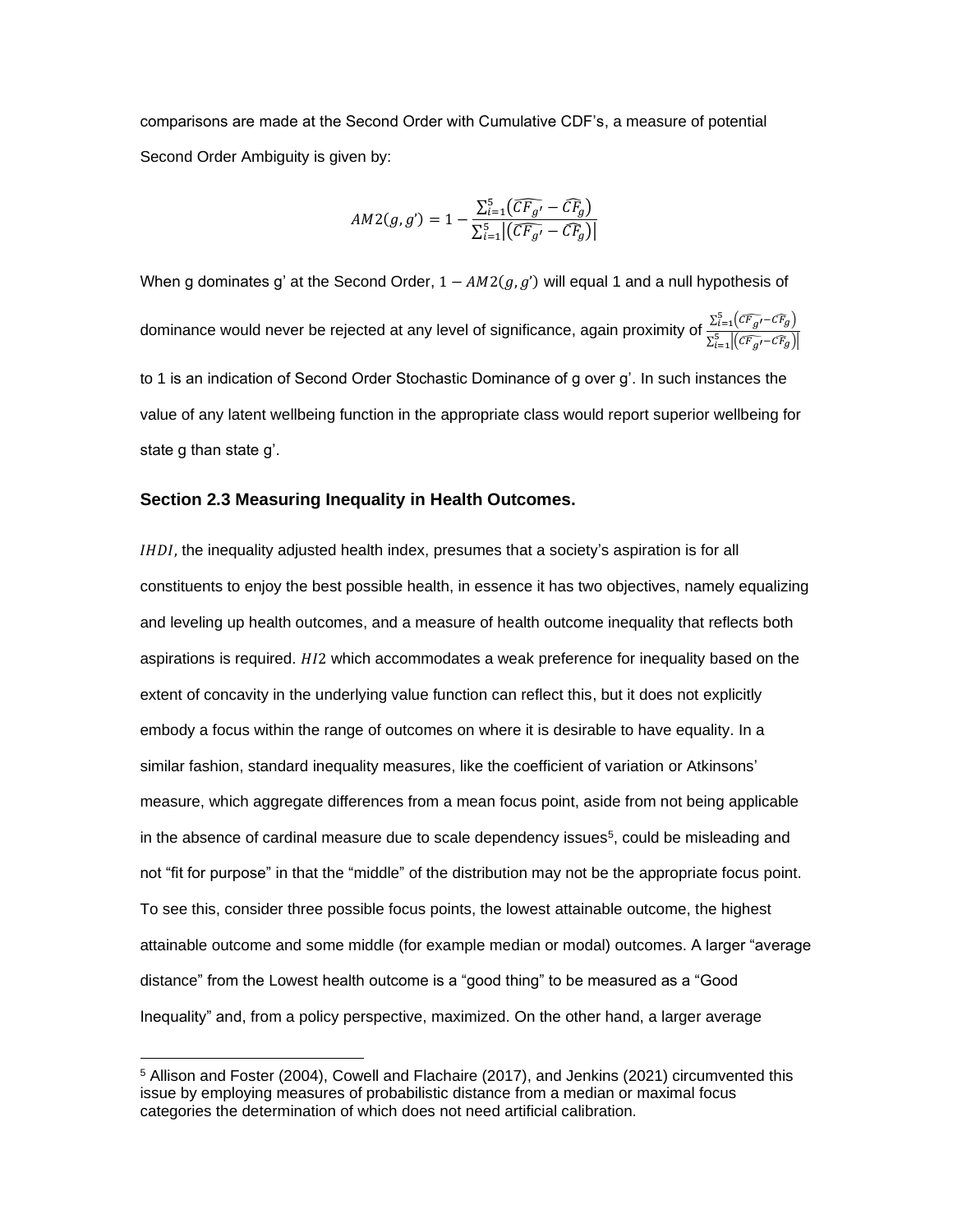distance from the Highest health outcome is a bad thing and to be minimized. Furthermore, in securing commonality at some outcome level anywhere other than at the top of the health outcome range could be misleading vis a vis the joint policy intent in the short run. Here inequality measures focussed upon the highest attainable outcome and the modal outcome are employed, where the former measures reflect an equalizing upward policy aspiration whereas the latter does not, unless the maximal outcome is also the modal outcome.

Consider  $PD(i) = 1 - f_i$ , the probability that not everyone has the *i*'th outcome, it will be 0 when all agents are in category  $i$  and 1 when no one is in  $i$ . In effect it is an inequality measure focussed on the  $i'$ th outcome, recording the propensity for outcomes different from  $i$ , but it attaches zero weight to the spread of agents across outcomes other than  $i$  in terms of their categorical distance from the focus category. For a Categorical Distance weighted measure of spread focussed on the  $i^*$ 'th outcome, consider IMS where  $F^M$  is a density cumulation function focussed on  $i^*$  with typical element  $F_i^M = \sum_{j=i}^{i^*} f_j$  $i^*_{j=i} f_j$  ,  $i \leq i^*$ ,  $F_i^M = \sum_{j=i^*}^I f_j$  ,  $i > i^*$  and  $d$  is the unit vector:

$$
IMS(i^*) = \frac{I - \sum_{i=1}^{I} F_i^M}{I - 1} = \frac{5 - d' \underline{F}^M}{4}.
$$
 [5]

It is readily shown that  $0 \leq IMS \leq 1$  and that when all the population are in  $i^*$ ,  $IMS = 0$  and when all the population are in either the Lowest or Highest category  $IMS = 1.6$ 

Following Anderson (2022), [5] can be motivated as an inequality measure by contemplating the average absolute difference between  $F_i^T$ , the theoretical cumulative density function that emerges when there is complete equality with all in the population enjoying outcome  $i^*$  ( $F_i^T=0$ ,  $i=$ 1, ..,  $(i^* - 1)$  and 1 elsewhere) and  $F_i$ , the actual cumulative density function in the form:

 $^6$  For inference purposes, Since  $\sqrt{n}\big(\hat{f}-f\big)\sim N(\underline{0},\mathrm{V})$   $\sqrt{n}(\hat{f}_i-f_i){\sim}N(\underline{0},(f_i(1-f_i)),$  further, noting that  $\underline{F}^M = D_M f$  where  $D_M$  is a known square matrix, *IMS* may be written as a linear transformation of  $f$  :  $\frac{1}{4}$  $\frac{1}{4}(I - d'D_M \underline{f})$ , it follows that, for independent samples of size  $n: \sqrt{n}(I\widehat{MS} - IMS) =$  $\sqrt{n}d'D_M(\hat{f} - f) \sim N(0, (\frac{1}{4}))$  $\frac{1}{4}$  $\int_0^2 d'D_M V D_M' d$ .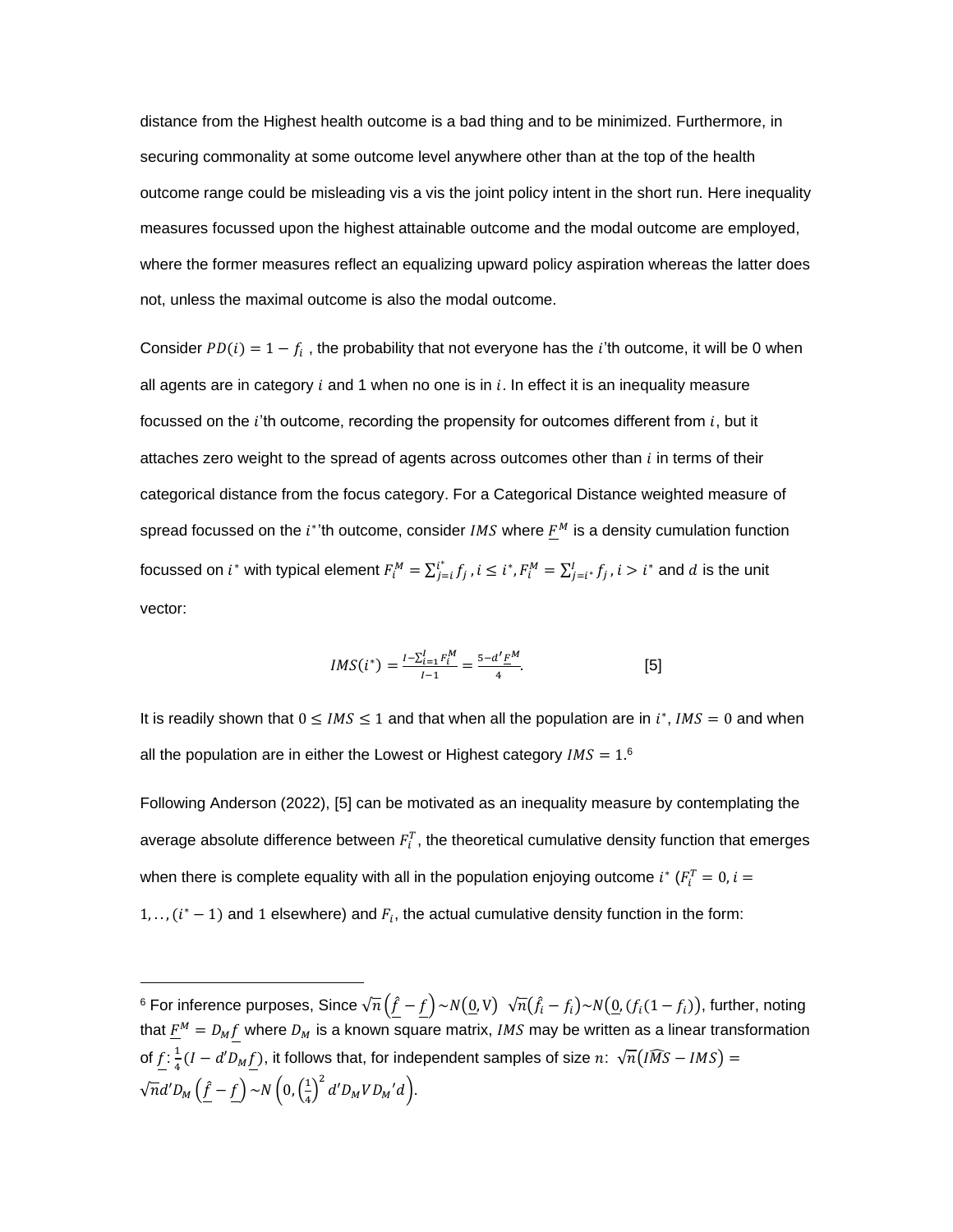$$
\frac{\sum_{i=1}^{I} |F_i^T - F_i|}{I - 1} = IMS(i^*)
$$

When  $i^*$ , the focus category, is the highest category:

$$
IMS(i^*) = \frac{I - \sum_{i=1}^{I} F_i}{I - 1}.
$$

When  $i^*$  is the lowest category:

$$
IMS(i^*) = \frac{(\sum_{i=1}^{I} F_i) - 1}{I - 1}.
$$

It is readily shown that  $0 \leq IMS \leq 1$ , will equal 0 when all agents are identically in category  $i^*$  and it will equal 1 when all agents are located most remotely from  $i^*$ . Here two alternative specifications will be considered with  $i^*$  being the modal category, reflecting a neutral equalizing imperative and  $i^*$  being the highest or maximal category reflecting an upward equalizing imperative demanding the best health outcome for all as the ultimate policy goal.

#### **Section 2.4 A "Long and Healthy Life" Index.**

To temper the vagaries engendered by longevity proxying for health, given a weighting factor  $\alpha$ and assuming strong separability of health and longevity factors in an overall wellbeing index, consider LHLI, an index that combines a longevity measure with a health measure where:

$$
LHLI1(j) = HI1(j)^{\alpha} HDI_{1,j}^{1-\alpha} \quad 0 \le \alpha \le 1.
$$
 [6]

Or, if inequality issues are of additional concern:

$$
LHLI2(j) = HI2(j)^{\alpha}IHDI_{1,j}^{1-\alpha} \quad 0 \le \alpha \le 1. \tag{7}
$$

Or, following Atkinson (1970) and Sen (1976) but using the Health Inequality Index:

$$
LHLFI(j) = (1 - IMS(i^*))^{\alpha} HDI(j)^{1-\alpha} \quad 0 \le \alpha \le 1.
$$
 [8]

**Section 3. Results.**

**Section 3.1 Background**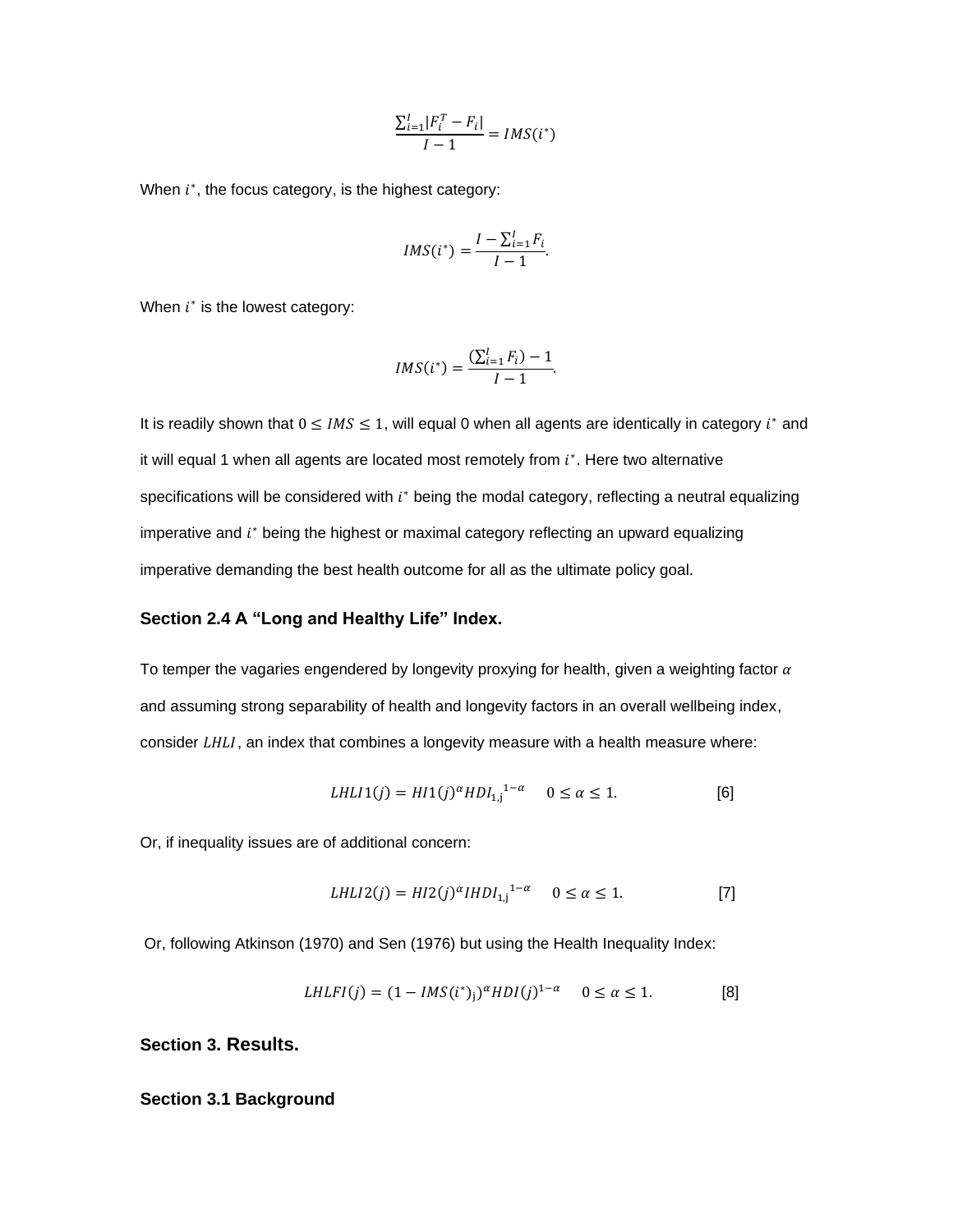There has long been concerns regarding the equitable provision of healthcare in China with evidence of a divergence in its provision between interior and coastal regions which coheres with the divergence in their respective income levels (Gong et. al. 2012, Meng et. al. 2012). Since the Economic Reform of the late 1970's and during a period of sustained economic growth, the Chinese Health Care system has experienced dramatic change, transiting from a situation in which healthcare provision, as part of a centrally planned socialist system, was the governments responsibility, implemented through state owned enterprises or collective commune arrangements, to one where provision is part public and part private.

With the decline of the socialist system, while the Chinese Government still invested in urban residential health care through the Urban Employee Basic Medical Insurance (UEMBI) or the Urban Resident Basic Insurance (UREBI), the rural health system counterpart simply collapsed. As a result, Inland, primarily rural, dwellers experienced very different healthcare provision situations than did coastal, primarily urban dwellers. Despite their lower incomes, Rural residents paid a much larger share "out of pocket" for their healthcare than did their urban counterparts (Naughton 2018). In 2009 China embarked upon major healthcare reforms with the intent of providing all citizens with equal access to basic health care with reasonable quality and financial risk protection, especially for people with low socioeconomic status. It had introduced the New Rural Cooperative Medical System (NRCMS) targeting rural residents in 2003, which was merged with the UREBI system in 2016, with the aim of eliminating the rural – urban health gap. Government healthcare expenditures quadrupled from 2008 to 2017, ultimately accounting for 7.48% of its general expenditures (Tao et. al. 2020, Yip et. al. 2019). Currently about half the health care costs are covered publicly leaving considerable room for the dependence of health outcomes on income status and concomitantly very different perceptions of the seriousness of a given outcome in terms of self reported health status. In the following the impact of these alternative indices will be examined in the context of groupings based upon males and females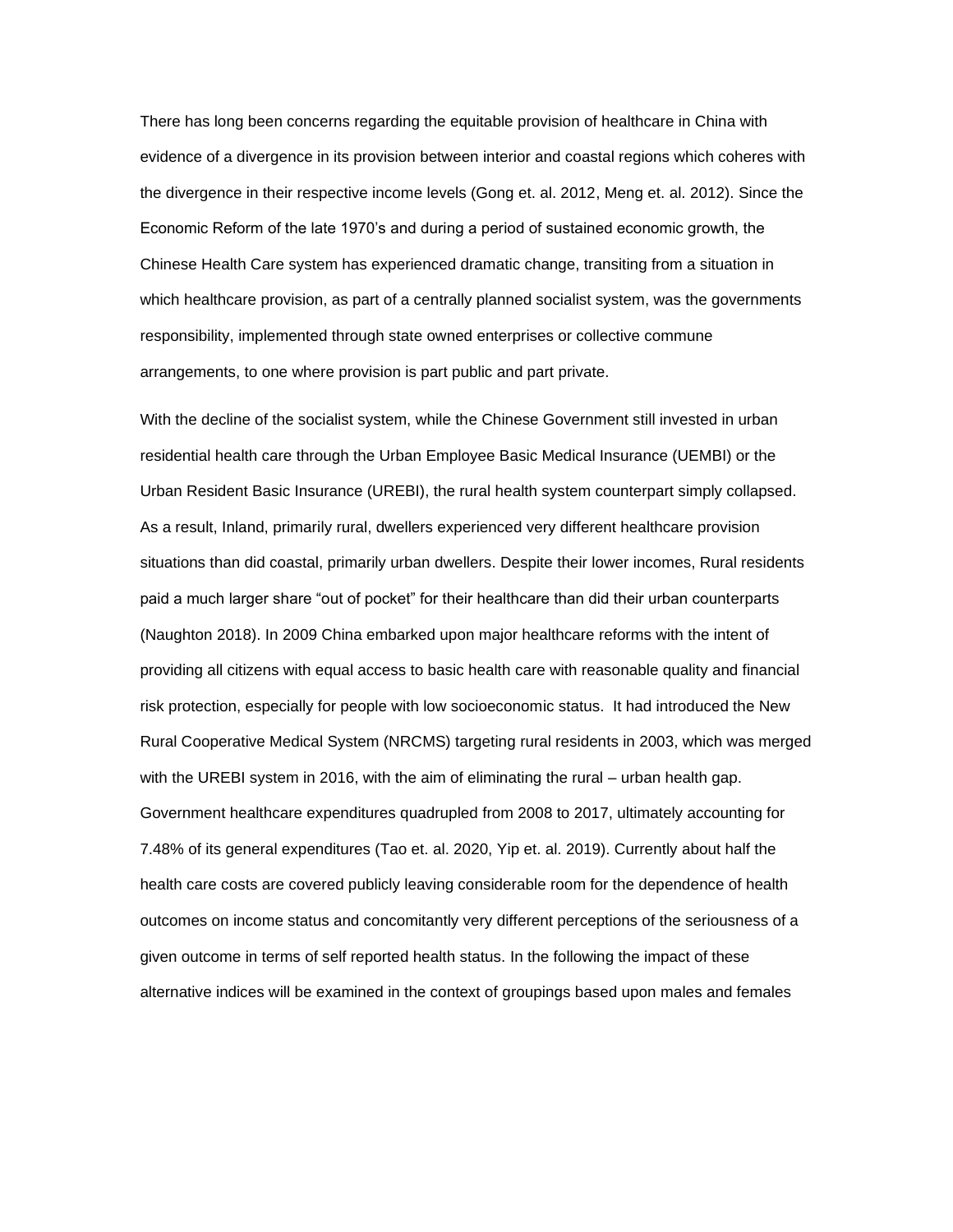residing in 26 inland and coastal provinces<sup>7</sup> in 21<sup>st</sup> century China for which there is complete health data.

#### **3.2 Life Expectancy in China.**

Data on life expectancy in these regions in the years 2000 and 2010 is drawn from the Chinese Statistical Yearbook and reported in the Appendix and respectively paired with self reported health wellness data for 2008 and 2017 (the closest matchings available). Table 1 presents a summary of the Life Expectancy statistics. Life expectancy has clearly grown over the decade and is uniformly higher across all groups, with greater range and variation in coastal regions than inland. Females have significantly higher life expectancy than males in all regions and both years (a standard error for the difference of approximately 1.2 always yields a significant z-score for the difference at usual confidence levels and sample sizes) and the gaps appear to widen over time.

#### **Table 1. Life expectancy summary statistics.**

#### **[Insert Table 1]**

#### **Table 2. The Human Development "Long and Healthy Life" Index [1] and [2].**

#### **[Insert Table 2]**

Table 2 details the results for formulae [1] and [2]. The level and inequality adjusted HDI's report superior "Long and Healthy Life" wellbeing for females over males in both coastal and inland regions in both years, with coastal regions having higher indices than inland regions. Outcomes for all groups have improved over the decade (life expectancy is advancing in all groups over time) and within group inequalities appear to be diminishing over time, having less of an impact

<sup>7</sup> The coastal provinces are Beijing, Tianjin, Hebei, Liaoning, Shanghai, Jiangsu, Zhejiang, Fujian, Shandong, Guangdong, Guangxi, and Hainan Province. The inland provinces are Shanxi, Inner Mongolia, Jilin, Heilongjiang, Anhui, Jiangxi, Henan, Hubei, Hunan, Chongqing, Sichuan, Guizhou, Yunnan, Tibet, Shaanxi, Gansu, Qinghai, Ningxia, and Xinjiang Province. To make it consistent with the health data, Hainan, Qinghai, Ningxia, Tibet, and Xinjiang provinces are removed in this analysis.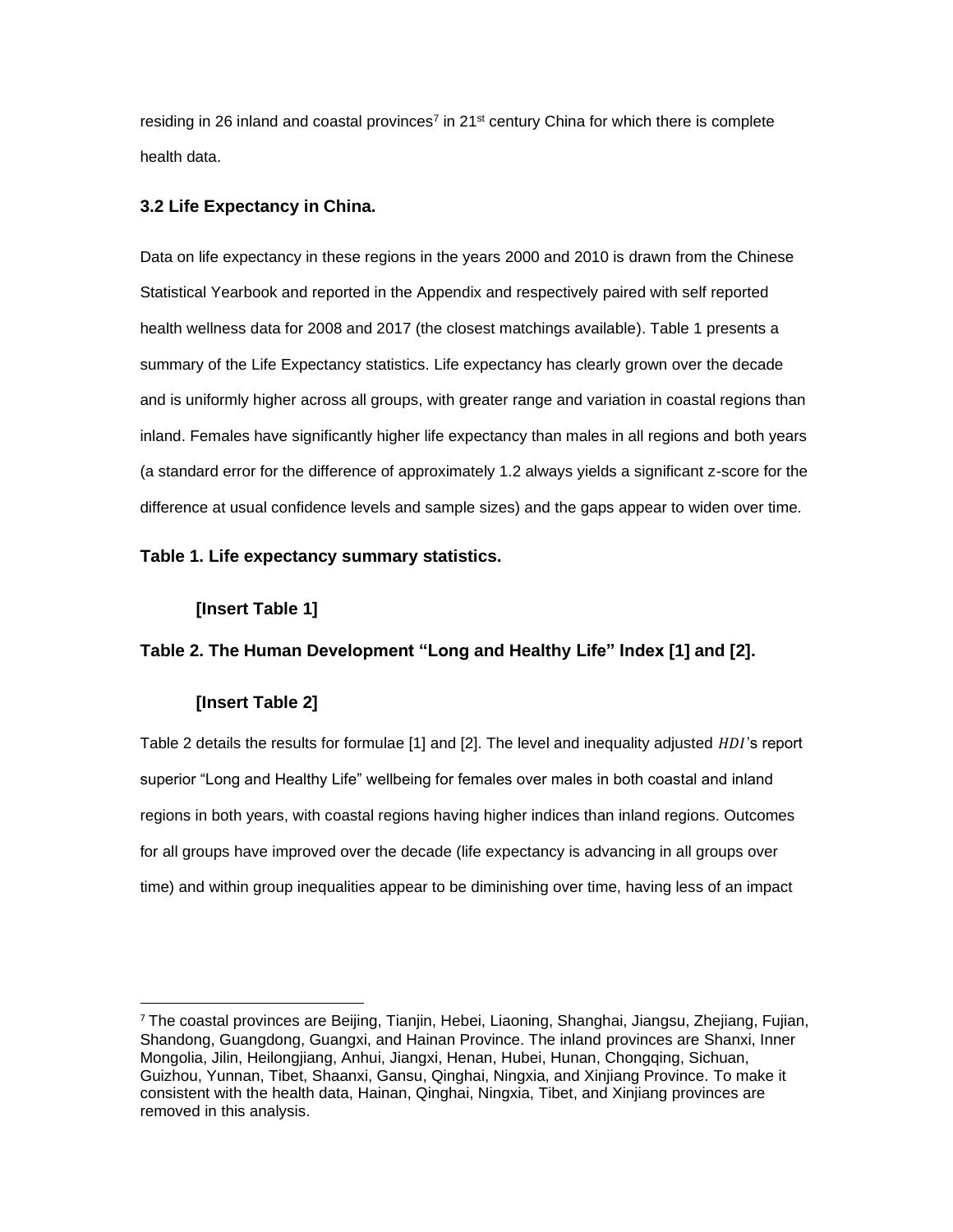on the basic index so that the Inequality Adjusted Index reflects the same male-female and inland-coastal patterns as does the first order index.

#### **Section 3.2 Self Reported Health in China.**

Self reported health status data is drawn from the Chinese General Social Survey (Bian and Li, 2014) for the years 2008 and 2017 for the 26 provinces<sup>8</sup> for which there is complete and consistent data yielding 5366 observations in 2008 and 10908 observations in 2017. Respondents, identified by gender and provincial location, were asked to report their current health status as one of: Very Unhealthy, Relatively Unhealthy, Normal, Relatively Healthy or Very Healthy. Table 3 reports the resultant Cumulative Distribution Functions defined over these ordered categories for Inland Males, Inland Females, Coastal Males and Coastal Females and and Health Indices H11 and H12.

#### **Table 3. Cumulative Densities**

#### **[Insert Table 3]**

Unlike the longevity based HDI indices, females systematically report lower health status than males in the  $HI$  indices. Like the  $HDI$  indices, inland outcomes tend to be inferior to coastal outcomes. Furthermore, unlike the  $HDI$  indices, progress in health is universally downward with all groups reporting unambiguously inferior health outcomes in 2017 relative to 2008 as Table 4 attests, despite the increasing health-care expenditure from government (Yip et. al., 2019; Tao et al., 2020).

#### **Table 4. 2017-2008 Cumulative Distribution Function Differences.**

#### **[Insert Table 4]**

Noting that, if distribution A stochastically dominates distribution B at a given order and distribution B stochastically dominates distribution C, then distribution A stochastically dominates

<sup>8</sup> Due to data limitation, Hainan, Qinghai, Ningxia, Tibet, and Xinjiang provinces are not included in this analysis.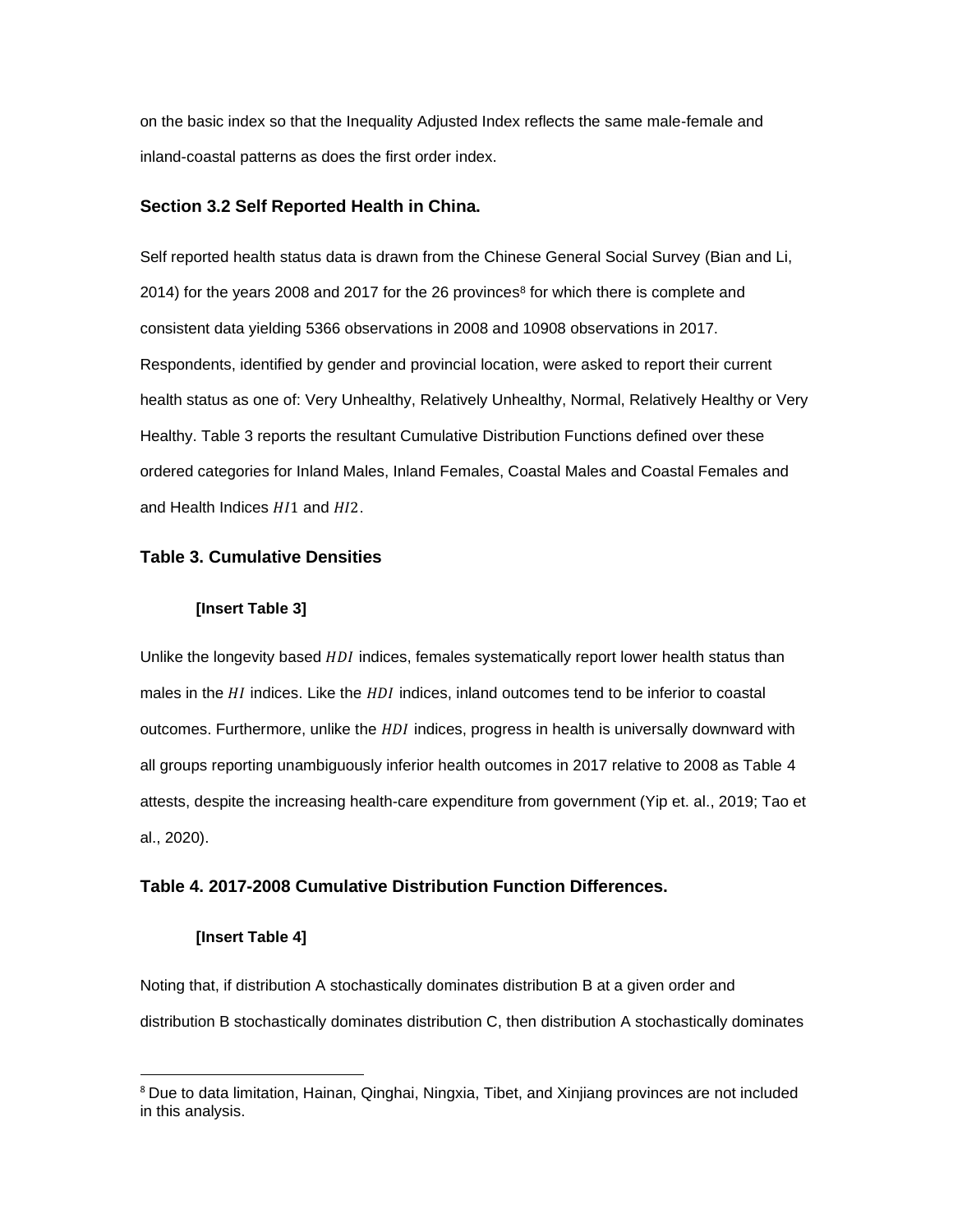distribution C at that order, Table 5 provides a sequential comparison of the rank ordered distributions. The Table indicates that differences are relatively unambiguous at the second order with a worst to best ordering of A) Inland Female17, B) Inland Male17, C) InlandFemale08, D) Coastal Female17, E) Inland Male08, F) Coastal Male17, G) Coastal Female08, H) Coastal Male<sub>08</sub>

#### **Table 5. Stochastic Dominance of rank ordered distributions.**

#### **[Insert Table 5]**

While  $H12$ , the 2<sup>nd</sup> order Health index, admits a weak preference for equality of outcomes, it does not explicitly reveal the within group inequality comparisons and trends, to examine these, the PD measures for the maximal and modal categories together with  $INS(5)$  and  $INS(model)$ , the maximal and modal category focussed spread indices are employed and reported in Table 6, recall that Modal focussed measures do not reflect an equalizing upward imperative whereas Maximal focussed measures do.

Under both Highest and Modal Category focussed inequality measures, Females experience significantly more health inequality than Males in both Inland and Coastal regions in both years, with Inland groups experiencing significantly more inequality than Coastal groups. With regard to intertemporal differences reported in Table 6a, the Modal Focussed index records an insignificant reduction in health-related inequalities whereas the Highest outcome focussed index records significant increases in health inequality over the decade. Clearly, whether an equalizing upward imperative or an equalizing neutral imperative is embodied in the index matters.

#### **Table 6. Health Inequality.**

#### **[Insert Table 6]**

#### **Table 6a. 2017-2008 subgroup differences**

**[Insert Table 6a]**

#### **Section 2.3 A Joint Longevity – Health Analysis.**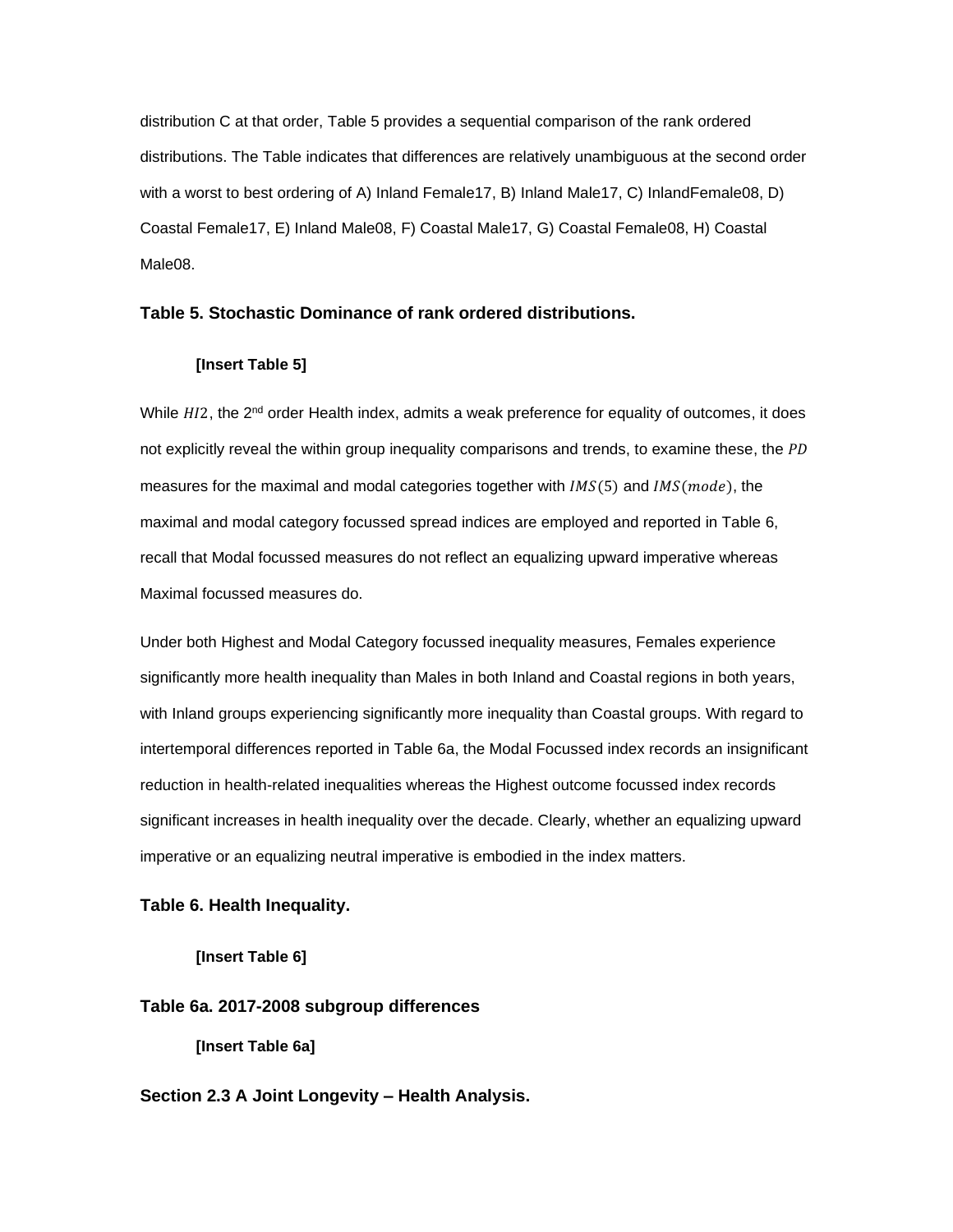Given the lack of concordance between longevity and health outcomes, a joint analysis is appropriate. For comparison purposes Table 7 reports the results for [6], [7] and [8] alongside the for various values of  $\alpha$  together with their respective ranks (1 being best, 10 being worst). Note the very different rankings that emerge when  $\alpha = 0$  as opposed to when  $\alpha = 1$ , with Coastal Males moving from 9<sup>th</sup> in the longevity ranking to 1<sup>st</sup> in the health ranking in the early years comparison and Inland Females moving from  $2<sup>nd</sup>$  in the longevity rankings to 10<sup>th</sup> in the health rankings in the later year comparisons. This makes comparison of  $\alpha = 0$  with  $\alpha = 0.5$  indices even more pertinent since the LHLI  $(\alpha = 0)$  lays claim to being a longevity and health index without having a health component whereas  $LHL$  ( $\alpha = 0.5$ ) does contain both components. The differences are quite striking with a substantive downgrading of later year Inland and overall outcomes and a substantive upgrading of early year Coastal and overall outcomes. When comparison is made using the Long and Healthy Life Inequality Focussed index  $LHLFI$ , which attaches more weight to health inequality by modulating the  $HDI<sub>1</sub>$  with a health inequality index as in  $[8]$  the rankings are similar to the *LHLI* indices.

#### **Table 7. Combined Analysis.**

#### **[Insert Table 7]**

What is most pertinent here, in the case of China, is that Life Expectancy is universally improving over time whereas perceived health in terms of self reported health outcomes is universally declining. Consequently, use of only one of the health and longevity components will fail to adequately reflect the true progress of the "Long and Healthy Life" dimension of Human Development.

#### **Section 3. Conclusions.**

The multidimensional Human Development Index relies solely upon a life expectancy measure in its "Long and Healthy Lives" component, presumably on the understanding that there is a monotonic one-to-one relationship between healthiness and longevity. Paradoxical evidence on gender diversity in the health-longevity relationship, that relative to Males, Females experience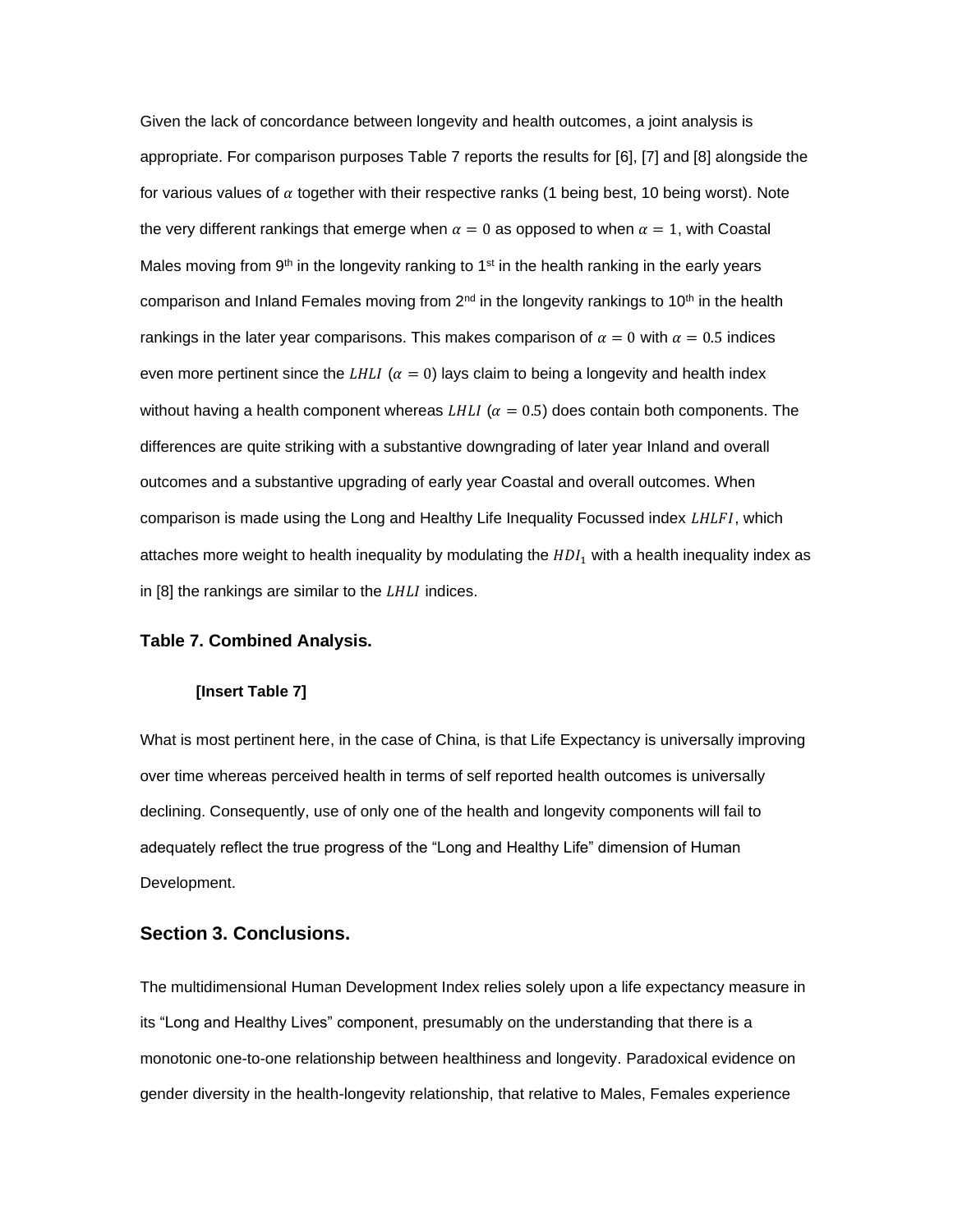inferior health outcomes but superior longevity patterns, suggests this understanding may be misplaced. If this is the case, a multidimensional health and longevity index is called for. To explore the issue, the progress of longevity and self reported health of coastal and inland male and female groupings in over decades  $21^{st}$  century China was examined using new health indices and inequality measures. The new measures facilitated examining health inequalities in an ordered categorical environment where the direction of equalization, whether it was direction neutral, or whether equalizing upward so that all would ultimately experience the best outcome, was a matter of consequence. Alternative ways of amalgamating health and longevity measures were outlined and illustrated.

Evidence supporting the existence of paradox in China's case in the form of substantive differences in the ordering of groups with respect to longevity as opposed to health was revealed. While females experienced superior longevity, males experienced superior health outcomes and coastal outcomes tended to be superior to inland outcomes for both genders. Indeed, females uniformly experience significantly more health outcome inequality than males in both Inland and Coastal regions with greater inequality in inland regions and when focussed on highest outcome objectives, inequality is seen to have increased over the decade. Furthermore, whereas longevity increased over a decade for all groups, health outcomes diminished for all groups and assuming separability in health and longevity, a "Long and Healthy Life" indices were formed which generated substantially different orderings from the corresponding component of the Human Development Index, this was even more so the case when fit for purpose focussed inequality measures reflecting an upward equalizing imperative were employed.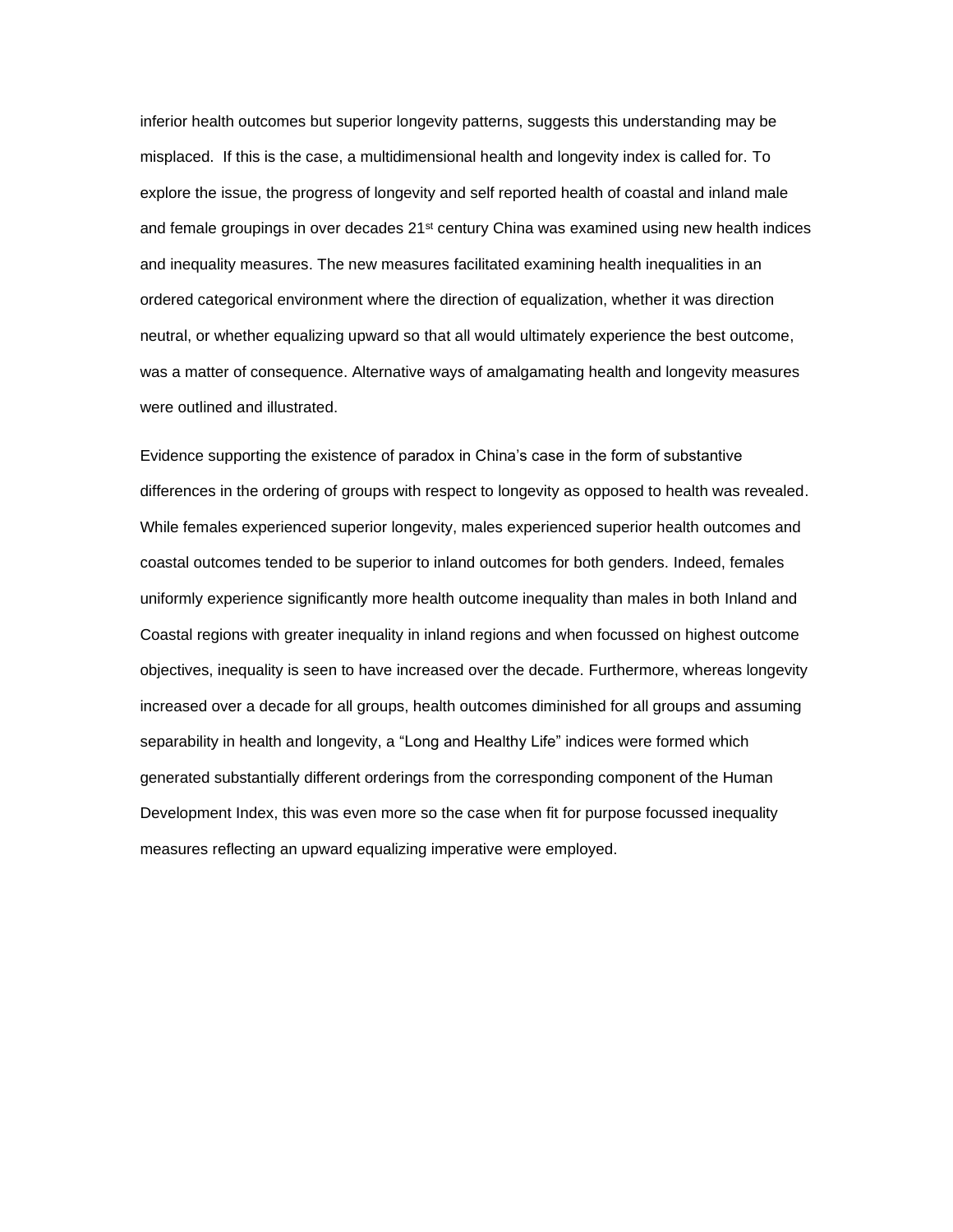#### **References.**

Alberts, S.C., Archie, E.A., Gesquiere, L.R., Altmann, J., Vaupel, J.W. and Christensen K. (2014) "The Male-Female Health-Survival Paradox: A Comparative Perspective on Sex Differences in Aging and Mortality" chapter 15 in Sociality, Hierarchy, Health: Comparative Biodemography: Papers from a Workshop National Academy of Sciences

Allison RA, Foster JE (2004). Measuring health inequality using qualitative data. Journal of Health Economics 23(3): 505-524.

Anderson, G.J. ["On Focused, Fit-For-Purpose Inequality Measurement."](https://www.economics.utoronto.ca/index.php/index/research/workingPaperDetails/719) University of Toronto Economics Department Working Paper 719,

Anderson, G., Fu, R. and Leo, T.W. (2022). "Health, Loneliness and the Ageing Process in the Absence of Cardinal Measure: Rendering Intangibles Tangible." Forthcoming Journal of the Economics of Aging

Anderson G. and Fu, R.(2022) " Multilateral Wellbeing and Inequality Measurement With Ordered Categorical Data: Health, Consumption and the Aging Process In China. Research on Economic Inequality: Poverty, Inequality and Shocks, Volume 29 5-30.

Anderson, G. and Leo, T. W. (2021). "On Extending Stochastic Dominance Comparisons to Ordinal Variables and Generalizing Hammond Dominance." Working Paper 705, University of Toronto, Department of Economics.

Anderson, G., Post, T. and Whang, Y.J., (2020). Somewhere between utopia and dystopia: Choosing from multiple incomparable prospects. Journal of Business & Economic Statistics, 38(3), pp.502-515

Anderson, G., Post, T (2018) "Increasing discriminatory power in well-being analysis using convex stochastic dominance" [Social Choice and Welfare](https://link.springer.com/journal/355) volume 51, 551–561

Atkinson, A. 1970. "On the Measurement of Economic Inequality." Journal of Economic Theory 2(3): 244–263.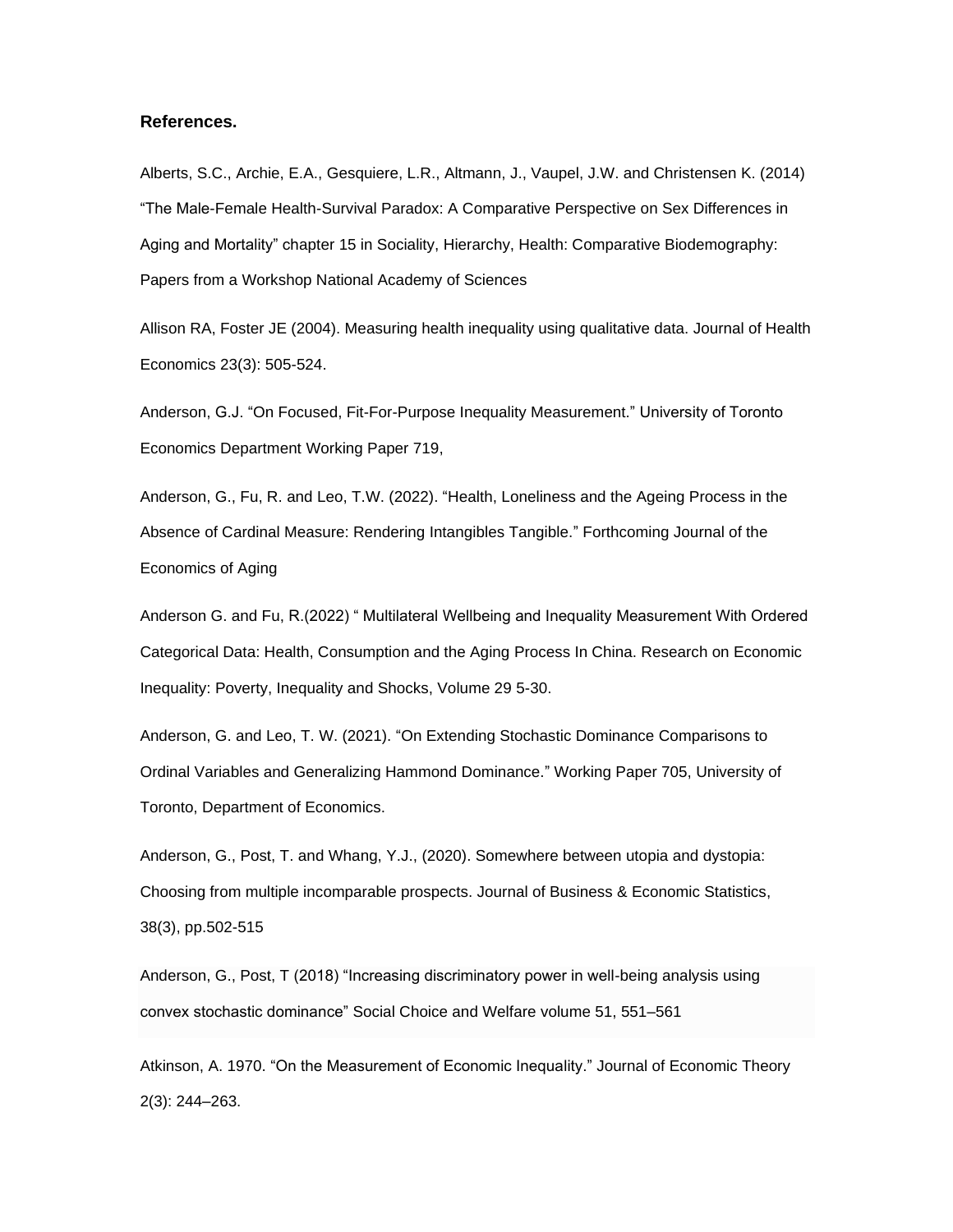Bian, Yanjie, and Lulu Li. "The Chinese general social survey (2003-8) sample designs and data evaluation." Chinese Sociological Review 45.1 (2012): 70-97.

Bond T.N. and K. Lang (2019) "The Sad Truth about Happiness Scales," Journal of Political Economy 127, no. 4: 1629-1640.

Cowell, F. A. and E. Flachaire, (2017) "Inequality with Ordinal Data," Economica, 84, 290–321, 2017.

Crimmins, E.M., Kim, J.K., and Solé-Auró, A. (2011). Gender differences in health: Results from SHARE, ELSA and HRS. European Journal of Public Health, 21, 81-91.

Foster, J., L. Lopez-Calva and M. Szekely. 2005. "Measuring the Distribution of Human

Development: Methodology and an Application in Mexico." Journal of Human Development and

Capabilities 6(1): 5–25.

Foster J.E. and A.F. Shorrocks (1988) "Poverty Orderings" Econometric[a 56,](https://www.jstor.org/stable/i332702?refreqid=excelsior%3A5b7665db9473ba67463a28be289c98d8) 173-177

Goldin, C. (2014) "A Grand Gender Convergence: Its Last Chapter" American Economic Review 2014, 104(4): 1–30

Gong, Peng; Liang, Song; Carlton, Elizabeth J; Jiang, Qingwu; Wu, Jianyong; Wang, Lei; Remais, Justin V (2012). ["Urbanisation and health in China".](https://www.ncbi.nlm.nih.gov/pmc/articles/PMC3733467) The Lancet. 379 (9818): 843–852.

Gravel, N., Magdalou, B., and Moyes, P. (2020). Ranking Distributions of an Ordinal Variable. Economic Theory. [https://doi.org/10.1007/s00199-019-01241-4.](https://doi.org/10.1007/s00199-019-01241-4)

Stephen P. Jenkins 2021 "INEQUALITY COMPARISONS WITH ORDINAL DATA" Review of Income and Wealth Series 67, Number 3 547-563

Meng, Qun; Xu, Ling; Zhang, Yaoguang; Qian, Juncheng; Cai, Min; Xin, Ying; Gao, Jun; Xu, Ke; Boerma, J Ties; Barber, Sarah L (2012). "Trends in access to health services and financial protection in China between 2003 and 2011: a cross-sectional study". The Lancet 379: 805–814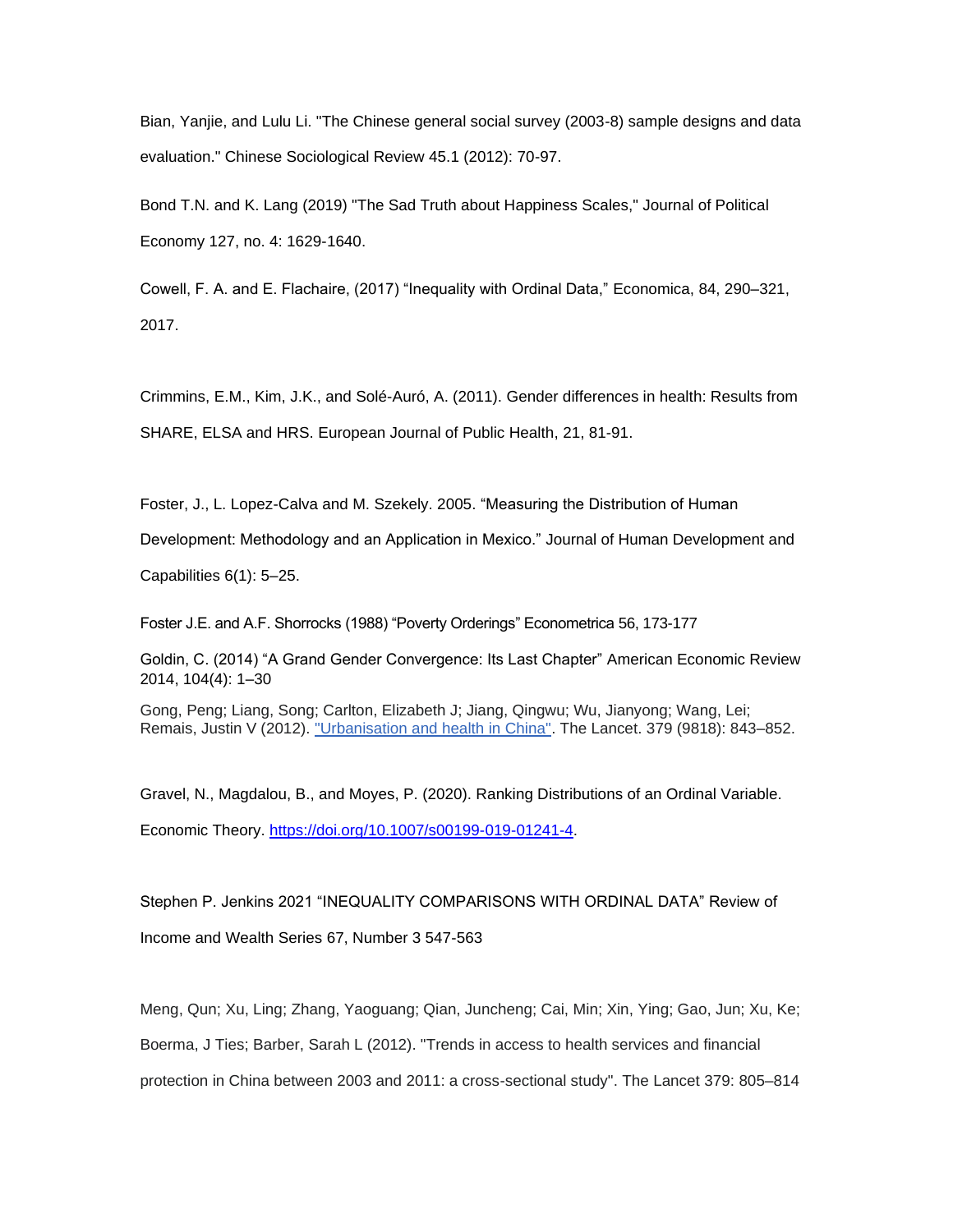Naughton, Barry J. (2018) The Chinese economy: Adaptation and growth. MIT Press. Nussbaum M. (2000), Women and Human Development, Cambridge University Press.

Oksuzyan, A., Shkolnikova, M., Vaupel, J.W., Christensen, K., and Shkolnikov, V.M. (2014) Sex differences in health and mortality in Moscow and Denmark. European Journal of Epidemiology, 29(4), 243-252.

Oksuzyan, A., Crimmins, E., Saito, Y., O'Rand, A., Vaupel, J.W., and Christensen, K. (2010). Cross-national comparison of sex differences in health and mortality in Denmark, Japan and the US. European Journal of Epidemiology, 25, 471-480.

Rao, C. (2009). Linear Statistical Inference and its Applications. 2 edn. New York: Wiley

Schroder, C. and Yitzhaki, S. (2017). Revisiting the evidence for cardinal treatment of ordinal variables. European Economic Review, 92:337-358.

Joshua A Salomon, Haidong Wang, Michael K Freeman, Theo Vos, Abraham D Flaxman, Alan D Lopez, Christopher J L Murray (2012) "Healthy life expectancy for 187 countries, 1990–2010: a systematic analysis for the Global Burden Disease Study 2010" Lancet 2012; 380: 2144–62

Sen A. K. (1976) "Real National Income" Review of Economic Studies 43 19-39

Sen A., (1993), 'Capability and Well-Being', in M. Nussbaum and A. Sen (eds) The Quality of Life, Oxford: Clarendon Press, pp. 30–53.

Sen, A. K. (1995). Inequality Reexamined. Cambridge, Massachusetts: Harvard University Press

Stoline, M.R. and Ury H.K. (1979) "Tables of the Studentized Maximum Modulus Distribution and an Application to Multiple Comparisons among Means Technometrics 21, 87-93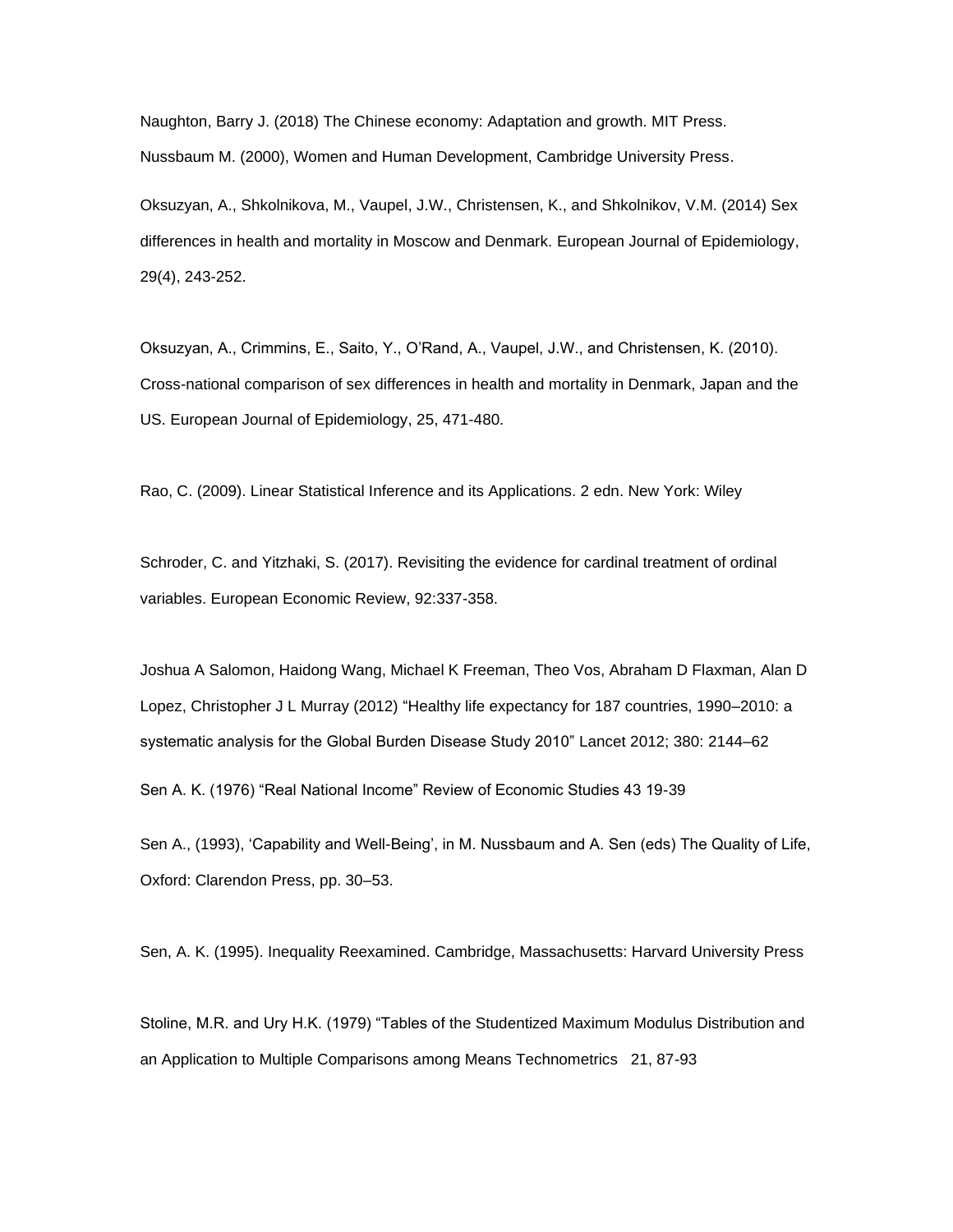Sullivan DF. (1971) A single index of mortality and morbidity.HSMHA Health Rep 1971; 86: 347– 54.

Sanders BS. Measuring community health levels.Am J Public Health 1964; 54: 1063–70.

Tao, W., Zeng, Z., Dang, H., Lu, B., Chuong, L., Yue, D., Wen, J., Zhao, R., Li, W. and Kominski, G.F., (2020). Towards universal health coverage: lessons from 10 years of healthcare reform in China. *BMJ global health*, *5*(3), p.e002086.

Thorslund, M., Wastesson, J.W., Agahi, N., Lagergren, M., and Parker, M.G. (2013). The rise and fall of women's advantage: A comparison of national trends in life expectancy at age 65 years. European Journal of Ageing, 10, 271-277.

UNDP (1990), Human Development Report, New York: Oxford University Press, introduction, available at http//hdr.undp.org/en.

UNDP (2020) Human Development Report Technical Notes.

Vos T, Flaxman AD, Naghavi M, et al. (2012) Years lived with disability (YLD) for 1160 sequelae of 289 diseases and injuries 1990–2010: a systematic analysis for the Global Burden of Disease Study 2010. Lancet; 380: 2163–96

Yip, W., Fu, H., Chen, A.T., Zhai, T., Jian, W., Xu, R., Pan, J., Hu, M., Zhou, Z., Chen, Q. and Mao, W., (2019). 10 years of health-care reform in China: progress and gaps in universal health coverage. *The Lancet*, *394*(10204), pp.1192-1204.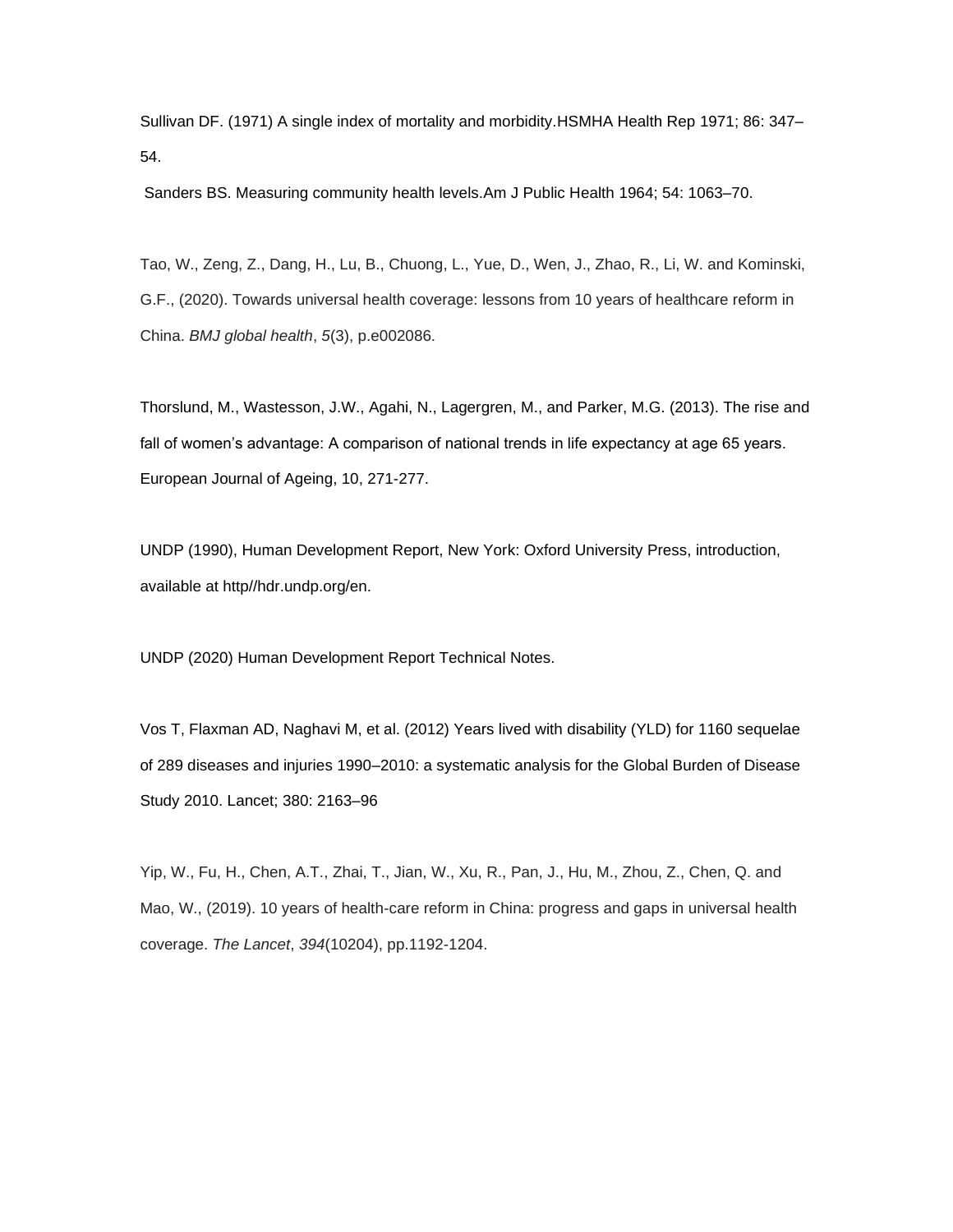| Region  | <b>Statistics</b> |         | 2000    |         |         | 2010    |         |
|---------|-------------------|---------|---------|---------|---------|---------|---------|
|         |                   | overall | male    | female  | overall | male    | female  |
| Coastal | Maximums          | 78.1400 | 76.2200 | 80.0400 | 80.2600 | 78.2800 | 82.4400 |
|         | <b>Minimums</b>   | 65.4900 | 64.2400 | 66.8900 | 69.5400 | 67.0600 | 72.4300 |
|         | Means             | 73.2077 | 71.2315 | 75.3354 | 76.3823 | 74.0685 | 78.9708 |
|         | Std devs.         | 2.9684  | 2.8618  | 3.0915  | 2.7650  | 3.0344  | 2.4766  |
| Inland  | <b>Maximums</b>   | 73.1000 | 71.3800 | 75.0400 | 76.1800 | 74.1200 | 78.8100 |
|         | <b>Minimums</b>   | 65.9600 | 64.5400 | 67.5700 | 71.1000 | 68.4300 | 74.0600 |
|         | Means             | 70.4585 | 68.9423 | 72.1438 | 74.5354 | 72.2600 | 77.1254 |
|         | Std devs.         | 2.0108  | 1.7442  | 2.4003  | 1.4132  | 1.4280  | 1.4813  |
| Overall | Maximums          | 78.1400 | 76.2200 | 80.0400 | 80.2600 | 78.2800 | 82.4400 |
|         | <b>Minimums</b>   | 65.4900 | 64.2400 | 66.8900 | 69.5400 | 67.0600 | 72.4300 |
|         | Means             | 71.8331 | 70.0869 | 73.7396 | 75.4588 | 73.1642 | 78.0481 |
|         | Std devs.         | 2.8523  | 2.5988  | 3.1625  | 2.3485  | 2.4998  | 2.2097  |

**Table 1. Life expectancy summary statistics.** 

# **Table 2. The Human Development "Long and Healthy Life" Index [1] and [2].**

| Region  | Index               |         | 2000   |        |         | 2010   |        |
|---------|---------------------|---------|--------|--------|---------|--------|--------|
|         |                     | overall | male   | female | overall | male   | female |
| Coastal | HDI                 | 0.8186  | 0.7882 | 0.8513 | 0.8674  | 0.8318 | 0.9072 |
|         | Atkinson Inequality | 0.0008  | 0.0008 | 0.0008 | 0.0006  | 0.0008 | 0.0005 |
|         | <b>IHDI</b>         | 0.8179  | 0.7876 | 0.8506 | 0.8669  | 0.8312 | 0.9068 |
| Inland  | HDI                 | 0.7763  | 0.7530 | 0.8022 | 0.8390  | 0.8040 | 0.8789 |
|         | Atkinson Inequality | 0.0004  | 0.0003 | 0.0005 | 0.0002  | 0.0002 | 0.0002 |
|         | <b>IHDI</b>         | 0.7760  | 0.7527 | 0.8018 | 0.8389  | 0.8039 | 0.8787 |
| Overall | HDI                 | 0.7974  | 0.7706 | 0.8268 | 0.8532  | 0.8179 | 0.8930 |
|         | Atkinson Inequality | 0.0008  | 0.0007 | 0.0009 | 0.0005  | 0.0006 | 0.0004 |
|         | <b>IHDI</b>         | 0.7968  | 0.7701 | 0.8260 | 0.8528  | 0.8175 | 0.8927 |

# **Table 3. Cumulative Densities**

|      |         | Verv   | Relatively          | Normal | Relatively | Verv    | HI1    | HI2    |
|------|---------|--------|---------------------|--------|------------|---------|--------|--------|
|      |         |        | Unhealthy Unhealthy |        | Healthy    | Healthy |        |        |
| 2008 | overall | 0.0253 | 0.1400              | 0.3936 | 0.7538     | 1.0000  | 0.9174 | 0.9352 |
|      | InlandM | 0.0296 | 0.1420              | 0.4248 | 0.7590     | 1.0000  | 0.9029 | 0.9235 |
|      | InlandF | 0.0387 | 0.2063              | 0.4637 | 0.7872     | 1.0000  | 0.8549 | 0.8816 |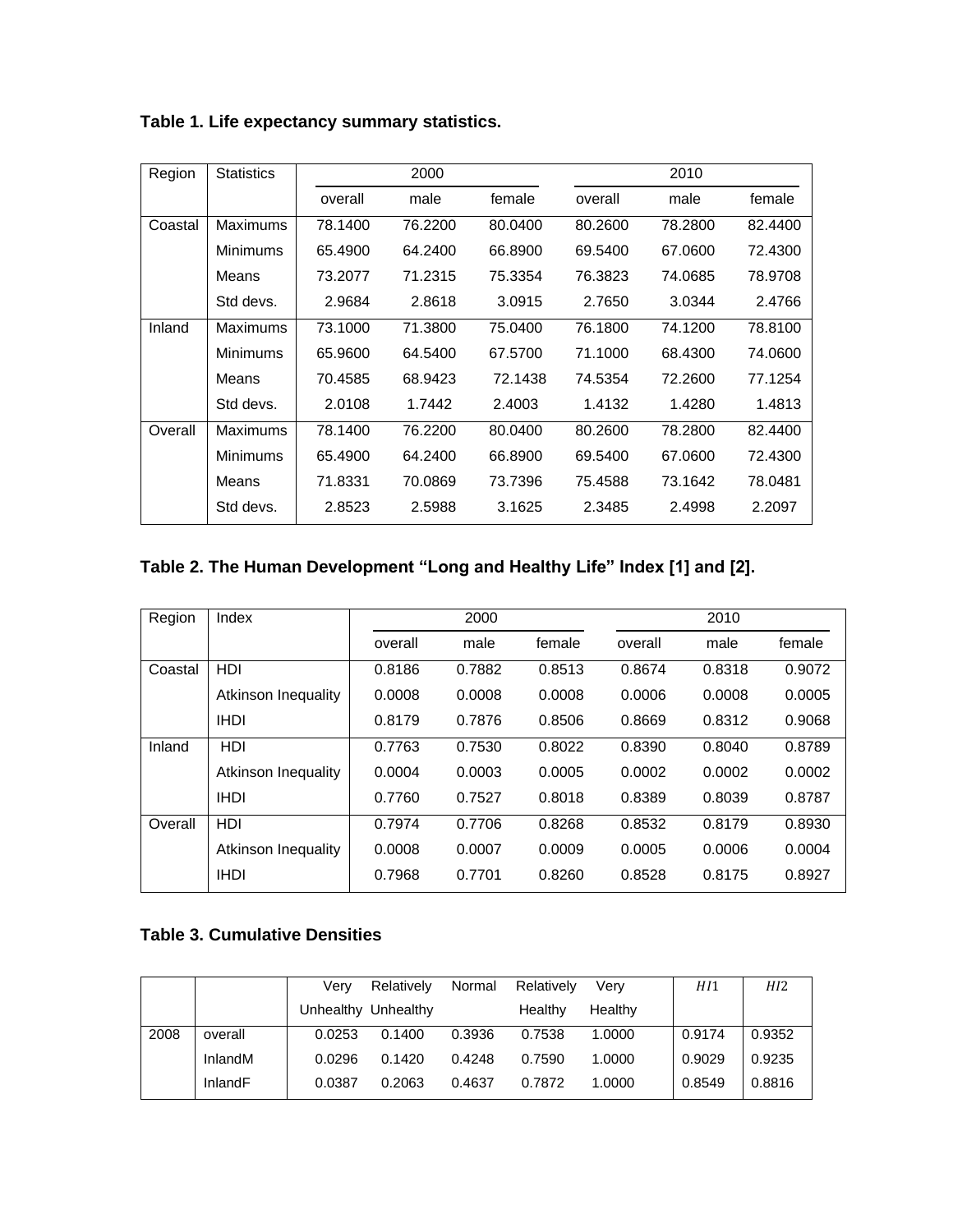|             | CoastalM              | 0.0126 | 0.0863 | 0.2832 | 0.6945 | 1.0000 | 0.9981 | 0.9993 |
|-------------|-----------------------|--------|--------|--------|--------|--------|--------|--------|
|             | CoastalF              | 0.0103 | 0.0829 | 0.3430 | 0.7502 | 1.0000 | 0.9606 | 0.9759 |
| 2017        | overall               | 0.0418 | 0.1992 | 0.4622 | 0.8168 | 1.0000 | 0.8467 | 0.8779 |
|             | InlandM               | 0.0558 | 0.2363 | 0.4963 | 0.8268 | 1.0000 | 0.8142 | 0.8479 |
|             | InlandF               | 0.0617 | 0.2798 | 0.5303 | 0.8550 | 1.0000 | 0.7761 | 0.8161 |
|             | CoastalM              | 0.0174 | 0.1090 | 0.3592 | 0.7612 | 1.0000 | 0.9399 | 0.9574 |
|             | CoastalF              | 0.0255 | 0.1463 | 0.4384 | 0.8116 | 1.0000 | 0.8802 | 0.9109 |
| Utopian CDF |                       | 0.0103 | 0.0829 | 0.2832 | 0.6945 | 1.0000 |        |        |
|             | <b>Dystopian CDF</b>  | 1.0000 | 1.0000 | 1.0000 | 1.0000 | 1.0000 |        |        |
|             | Utopian CCDF          | 0.0103 | 0.0932 | 0.3821 | 1.0766 | 2.0766 |        |        |
|             | <b>Dystopian CCDF</b> | 1.0000 | 2.0000 | 3.0000 | 4.0000 | 5.0000 |        |        |

# **Table 4. 2017-2008 Cumulative Distribution Function Differences.**

| Category | Verv   | Relatively          | Normal | Relatively | Verv    | $1 - AM$ 1 <sup>st</sup> order |
|----------|--------|---------------------|--------|------------|---------|--------------------------------|
|          |        | Unhealthy Unhealthy |        | Healthy    | Healthy | dominance Test                 |
| inlandM  | 0.0262 | 0.0943              | 0.0715 | 0.0678     | 0.0000  | 1.0000                         |
| InlandF  | 0.0230 | 0.0735              | 0.0666 | 0.0678     | 0.0000  | 1.0000                         |
| CoastalM | 0.0048 | 0.0227              | 0.0760 | 0.0667     | 0.0000  | 1.0000                         |
| CoastalF | 0.0152 | 0.0634              | 0.0954 | 0.0614     | 0.0000  | 1.0000                         |

## **Table 5. Stochastic Dominance of rank ordered distributions.**

|                                 | AvB                                                      | BVC CVD DVE EVF FVG GVH |  |  |
|---------------------------------|----------------------------------------------------------|-------------------------|--|--|
| 1 <sup>st</sup> Order $1 - AM1$ | $\vert$ 1.0000 1.0000 0.6029 0.8901 0.9611 1.0000 0.9059 |                         |  |  |
| 2 <sup>nd</sup> Order $1 - AM2$ |                                                          |                         |  |  |

# **Table 6. Health Inequality.**

| Year | Cat    | (StdEr)<br>PD(5) | <i>PD(mode)</i> (StdEr)           | $IMS(5)$ (StdEr) | <i>IMS(mode)</i> (StdEr)            |
|------|--------|------------------|-----------------------------------|------------------|-------------------------------------|
| 2008 | All    | 0.7538(0.0029)   | 0.6398 (0.0033)                   |                  | $0.3282$ (0.0071) $0.4843$ (0.0111) |
|      | In $M$ |                  | 0.7590 (0.0029) 0.6658 (0.0032)   |                  | 0.3388 (0.0072) 0.4963 (0.0109)     |
|      | In $F$ |                  | 0.7872 (0.0028) 0.6765 (0.0032)   |                  | 0.3740 (0.0076) 0.5059 (0.0107)     |
|      | Co M   |                  | 0.6945 (0.0031) 0.5887 (0.0034)   |                  | $0.2692$ (0.0065) $0.4718$ (0.0118) |
|      | CoF    |                  | 0.7502 (0.0030) 0.5928 (0.0034)   |                  | $0.2966$ (0.0063) $0.4446$ (0.0112) |
| 2017 | All    |                  | $0.8168(0.0026)$ $0.6454(0.0033)$ | 0.3800(0.0074)   | 0.4746 (0.0107)                     |
|      | In $M$ |                  | $0.8268(0.0026)$ $0.6695(0.0032)$ |                  | $0.4038$ (0.0077) $0.4944$ (0.0106) |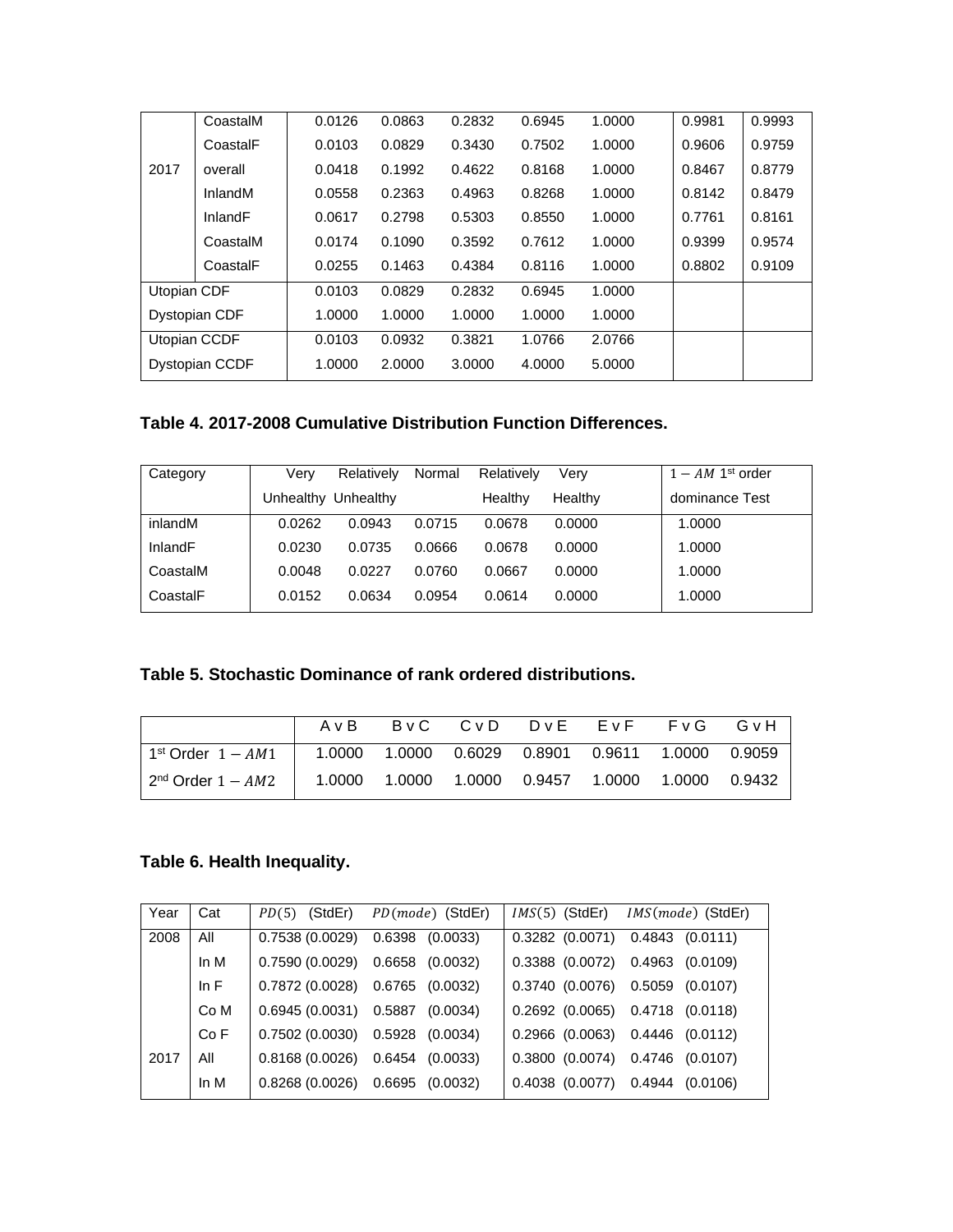| In F | (0.8550 (0.0024) 0.7495 (0.0030))       |  | $\vert$ 0.4317 (0.0078) 0.4955 (0.0105) |  |
|------|-----------------------------------------|--|-----------------------------------------|--|
| Co M | $0.7612$ (0.0029) 0.5980 (0.0033)       |  | $\vert$ 0.3117 (0.0067) 0.4500 (0.0112) |  |
| Co F | $\vert$ 0.8116 (0.0027) 0.6268 (0.0033) |  | $\vert$ 0.3555 (0.0069) 0.4506 (0.0106) |  |

# **Table 6a. 2017-2008 subgroup differences**

| Cat    |      | $1 - f_5$ |                                             |             | $1 - f_{Mode}$ |  |        | IMS(5)      |         |                                             |  | IMS(model) |                      |     |  |
|--------|------|-----------|---------------------------------------------|-------------|----------------|--|--------|-------------|---------|---------------------------------------------|--|------------|----------------------|-----|--|
|        | Diff | Std Frr   | "7"                                         | <b>Diff</b> | Std Frr        |  | "7"    | <b>Diff</b> | Std Err | "7"                                         |  | Diff       | Std Frr              | "7" |  |
| All    |      |           | 0.0630 0.0040 15.9326 0.0056 0.0046 1.2099  |             |                |  |        |             |         | 0.0518 0.0103 5.0365 -0.0098 0.0154 -0.6336 |  |            |                      |     |  |
| In $M$ |      |           | 0.0678 0.0039 17.3841 0.0037 0.0045 0.8133  |             |                |  |        |             |         | 0.0650 0.0106 6.1486 -0.0019 0.0152 -0.1267 |  |            |                      |     |  |
| In $F$ |      |           | 0.0678 0.0037 18.3878 0.0730 0.0044 16.7630 |             |                |  |        |             |         | 0.0577 0.0109 5.3056 -0.0104 0.0150 -0.6926 |  |            |                      |     |  |
| Co M   |      |           | 0.0667 0.0043 15.5604 0.0093 0.0047         |             |                |  | 1.9604 |             |         | 0.0425 0.0093 4.5734 -0.0218 0.0163 -1.3429 |  |            |                      |     |  |
| Co F   |      |           | 0.0614 0.0040 15.4116 0.0340 0.0047 7.2211  |             |                |  |        |             |         | 0.0589 0.0093 6.2955                        |  |            | 0.0060 0.0155 0.3849 |     |  |

# **Table 7. Combined Analysis.**

| Year    | Cat    | $\alpha = 0$               | $\alpha = 1$ | $\alpha = 0.5$                                                                       | $\alpha = 0.5$   |
|---------|--------|----------------------------|--------------|--------------------------------------------------------------------------------------|------------------|
|         |        |                            |              | HDI <sub>1</sub> rank IHDI <sub>1</sub> rank HI1 rank HI2 rank LHLI1 rank LHLI2 rank | LHLFI rank       |
| 2000/08 | All    | -8<br>0.7968<br>0.79748    | $0.9174$ 4   | 0.9352 4 0.8553 5 0.8632 6                                                           | $0.7744$ 5       |
|         | In $M$ | 0.7530 10 0.7527 10        |              | $0.9029\,5$ $0.9235\,5\,0.8245\,9\,0.8337\,9$                                        | 0.7478 8         |
|         | In $F$ | 0.8022 7<br>0.8018 7       | 0.85497      | 0.8816 7 0.8281 7 0.8407 8                                                           | $0.7522$ 7       |
|         | Co M   | 0.7882 9<br>0.7876 9       | 0.9981 1     | 0.9993 1 0.8869 3 0.8871 4                                                           | $0.8002 \quad 3$ |
|         | Co F   | 0.8513 4<br>0.8506 4       | 0.9606 2     | 0.9759 2 0.9043 1 0.9111 1                                                           | $0.8132$ 1       |
| 2010/17 | All    | $0.8528$ 3<br>0.8532 3     | 0.8467 8     | 0.8779 8 0.8499 6 0.8653 5                                                           | $0.7669$ 6       |
|         | In $M$ | 0.80406<br>$0.8039$ 6      | 0.8142.9     | 0.8479 9 0.8091 10 0.8256 10                                                         | 0.7318 10        |
|         | In $F$ | 0.8789 2<br>0.8787 2       | 0.7761 10    | 0.8161 10 0.8259 8 0.8468 7                                                          | $0.7446$ 9       |
|         | Co M   | $0.8318\;5$<br>0.8312 5    | 0.9399 3     | 0.9574 3 0.8842 4 0.8920 3                                                           | 0.7962 4         |
|         | Co F   | $0.9072$ 1<br>0.9068<br>-1 |              | $0.8802 \, 6$ 0.9109 6 0.8936 2 0.9089 2                                             | $0.8032$ 2       |

# **Appendix: Life Expectancy Data**

| Province | Coastal (1) |         | 2000    |         |         | 2010    |         |
|----------|-------------|---------|---------|---------|---------|---------|---------|
|          | Inland (0)  | overall | male    | female  | overall | male    | female  |
| Beijing  |             | 76.1000 | 74.3300 | 78.0100 | 80.1800 | 78.2800 | 82.2100 |
| Tianjin  |             | 74.9100 | 73.3100 | 76.6300 | 78.8900 | 77.4200 | 80.4800 |
| Hebei    |             | 72.5400 | 70.6800 | 74.5700 | 74.9700 | 72.7000 | 77.4700 |